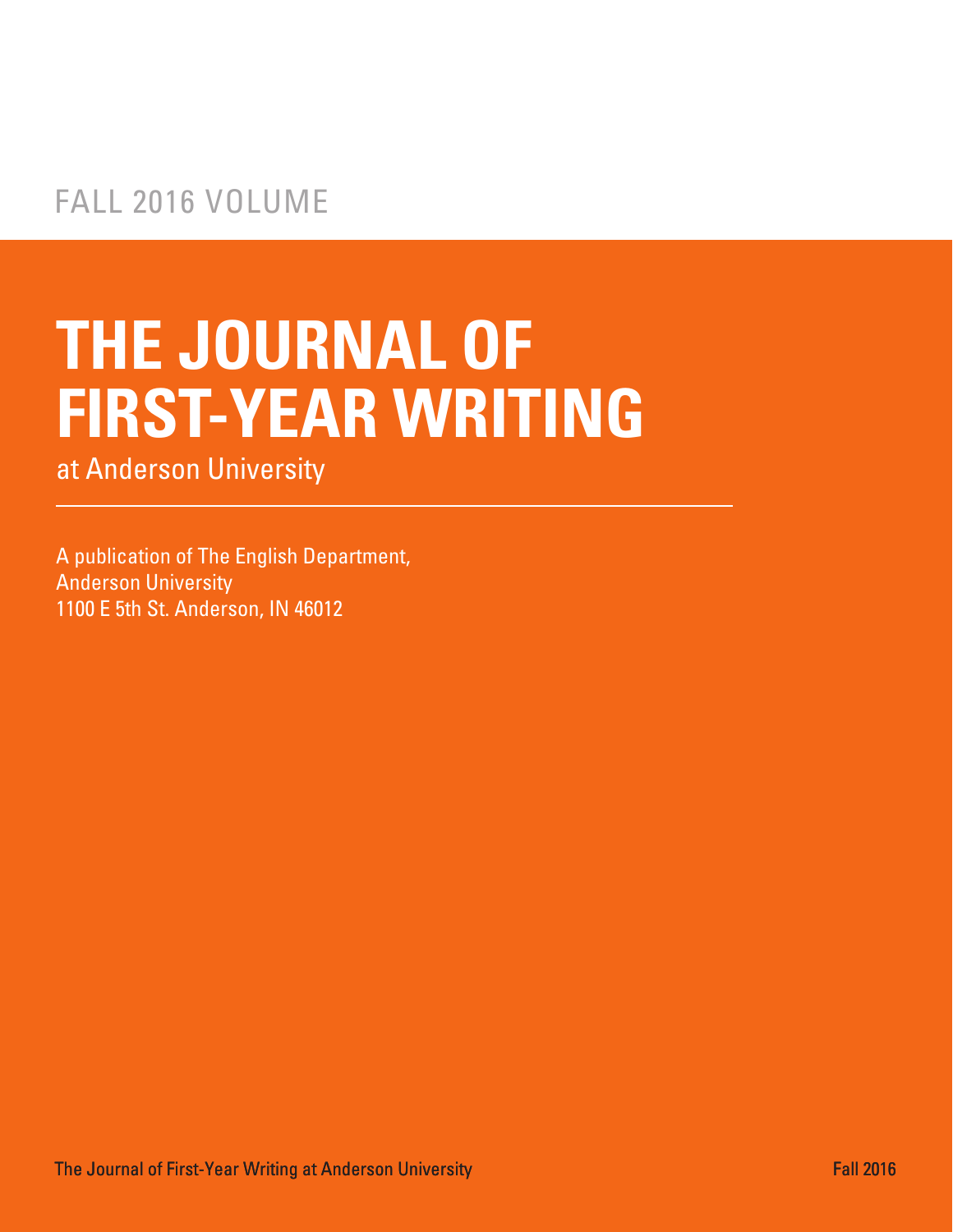# Table of Contents

- p. 3 Becca Peach, "On the Portrayal of Peoples: The Detrimental Effects of Disney's Inaccurate Depictions of Native American Culture."
- p. 8 Lauren Cook, "Inside the Lesson."
- p. 11 Rebekka Paulsen, "Gender Roles and Sexism in the Film Industry."
- p. 16 Bailly McGrew, "Shaping Anorexia: Parents' Contribution to Anorexia."
- p. 23 Lauren Schaffter, "Femininity in the Spotlight: A Review of Social Gender Norms in Drama Education."
- p. 28 Ali Adams, "Forever Being Successful."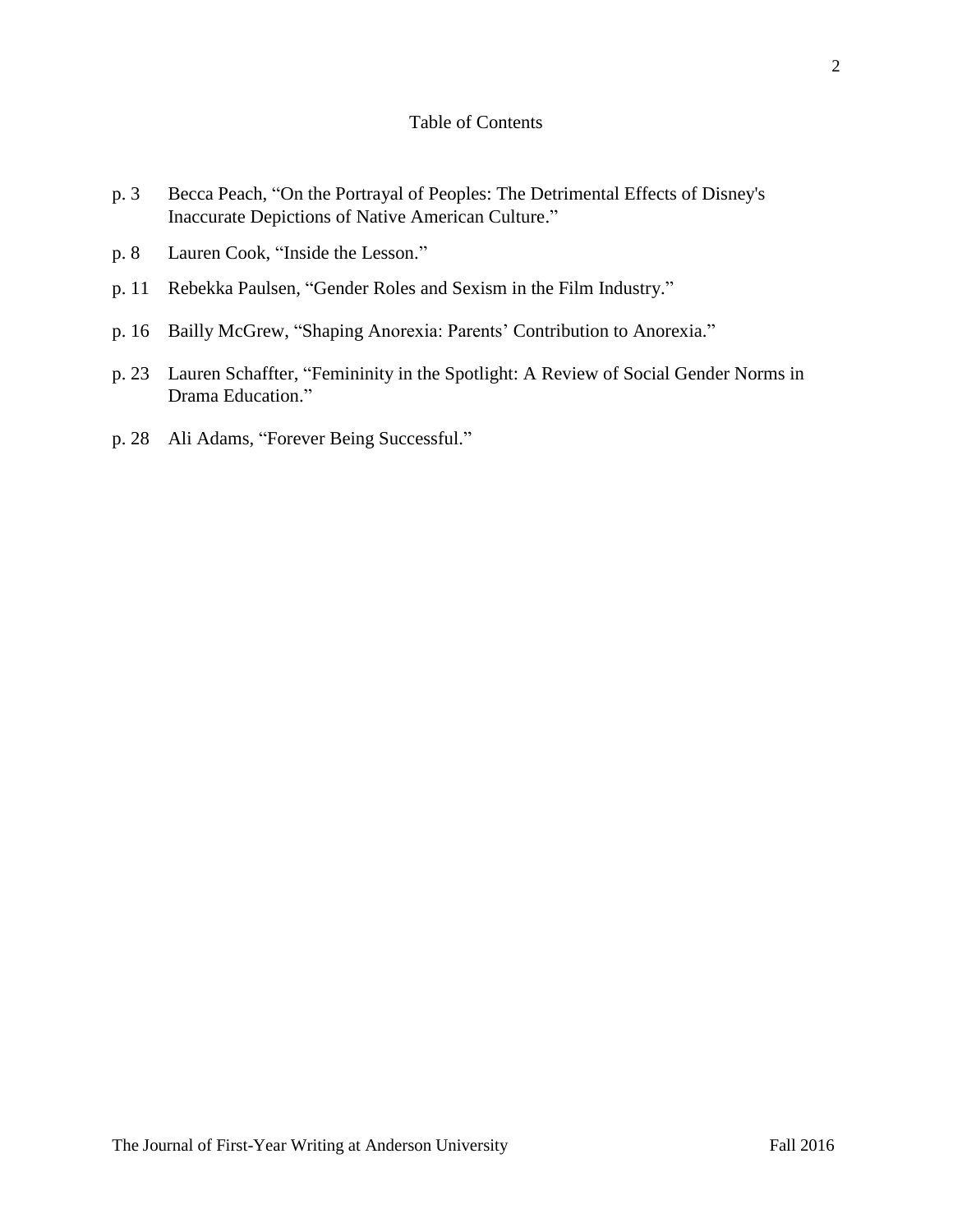## On the Portrayal of Peoples:

#### The Detrimental Effects of Disney's Inaccurate Depictions of Native American Culture

# Becca Peach

Children's films are often used as a visual medium to portray both the cultural values of their producers and the political and socioeconomic environments in which they were produced. These movies carry heavy societal connotations about self-identity in the progressing world. Thus, animated films provide much more than entertainment to their young viewers. They provide a basis for the viewer's perception of the world that can either solidify or skew a child's perception of self and others.

This is decidedly the case with Disney films, which comprise 7 out of the 10 highestgrossing animated films ever ("All Time," n.d.). Disney's impact is especially magnified in its portrayal of Native American people because of the general population's lack of direct and indirect interaction with America's indigenous peoples. According to Leavitt, Covarrubias, Perez, and Fryberg (2015), "The average U.S. resident experiences nearly no direct, daily interaction with Native Americans. Only 14 states have American Indian populations that exceed 100,000 people. Nearly one-fourth of Native people live on reservations" (p. 43). Therefore, there is little opportunity for young children to cultivate a basis for their perception of Native Americans on reality. Because of the aforementioned lack of intercommunication, media portrayals become children's sole foundation for cultural awareness.

This dependence on media representations is why the negative and demeaning portrayal of Native Americans in Disney's feature film, *Peter Pan*, is so consequential. *Peter Pan* arguably inflicted irreparable damage to the reputation of Native Americans and of all indigenous peoples. The Indians in this film are portrayed as violent savages, and the song titled "What Makes the Red Man Red" is full of directly condescending language. The lyrics "Hana Mana Ganda. We translate for you. Hana means what mana means, and ganda means that too" are clearly derogatory and meant to portray the tribe as a simple-minded and primitive people (Disney, 1953).

They are also depicted as being of an inherently irascible nature. In one scene, an Indian places his ear to the ground, much as an animal would, and begins to yelp and prepares to scalp somebody (Disney, 1953). In no way are they presented as a logical people with any substantial rationale for their actions. They instead act in an almost bestial manner. These representations can influence impressionable children to begin viewing Native Americans as somehow "less than." This thought pattern sets a precedent for the manifestation of a generation of people who subconsciously harbor racist biases.

 Another salient example of the racism in this film can be found in the very name attributed to Neverland's native tribe. In the film, Peter Pan refers to them as "picaninny warriors." "Picaninny," as defined by Merriam-Webster's, is "a small black child." This term originates from Irish folklore in which it was used to refer to small black children resembling fairies that live in the mountainous regions (Encyclopedia Britannica, 2016). It carries clearly racist connotations, and the use of it in the film is nothing short of shocking. The cultural acceptance of this language is appalling to the modern thinker. Unfortunately, such is the nature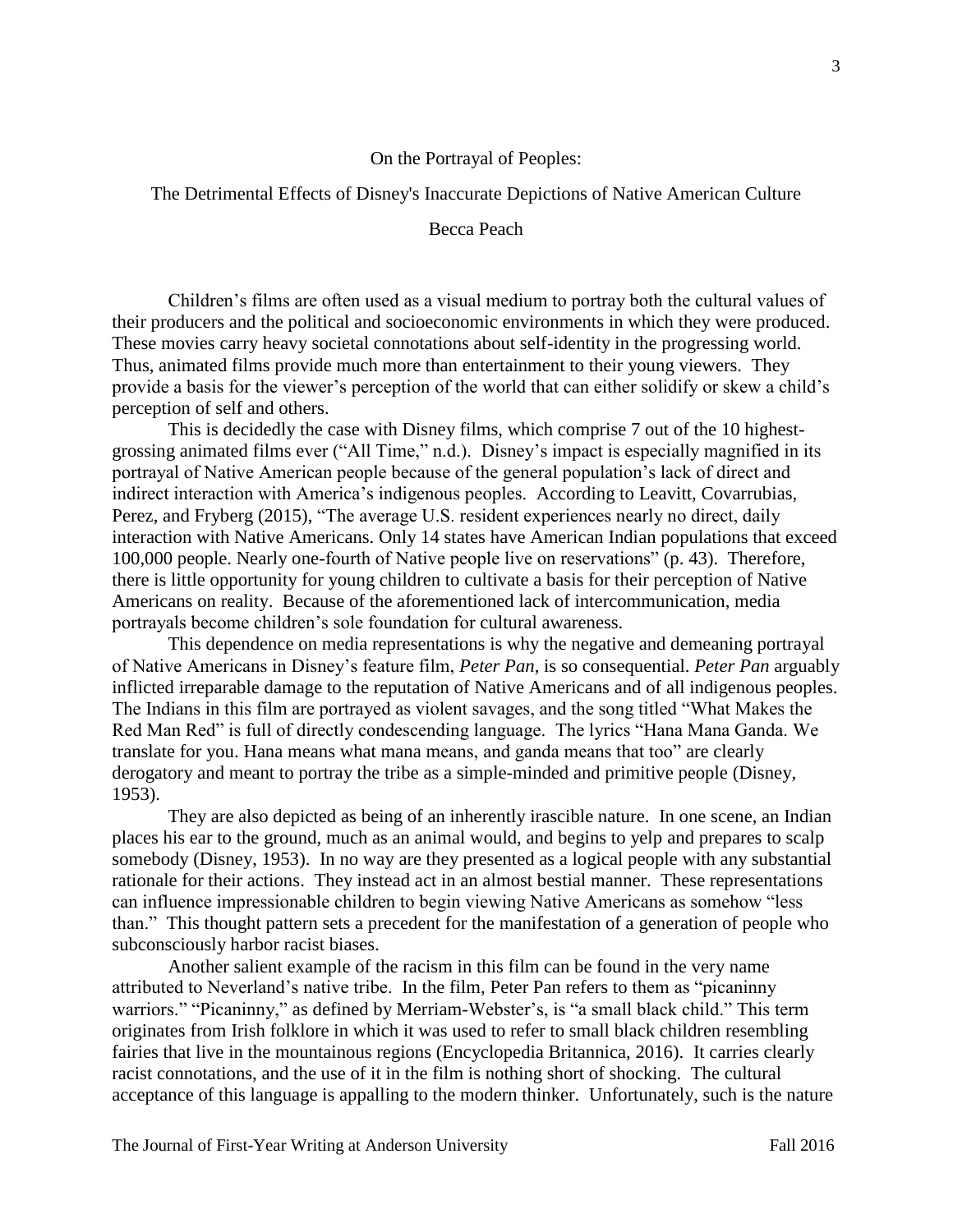of prejudice. It is commonly engendered by a universal mindset of acceptance and is hardly called by its name until much later.

Many of these prejudices were thankfully not present in Disney's 1995 film *Pocahontas*. The producers in this film achieved a sort of cognizance of the damages that cultural biases can inflict. This concern for cultural sensitivity is seldom seen in animated films. For example, in the song "Colors of the Wind," Pocahontas says to John Smith "You think I'm an ignorant savage . . . But if you walk the footsteps of a stranger, you'll learn things you never knew you never knew" (Pentecost et al., 1995). These lyrics clearly promote the acquisition of a greater understanding of others' cultures in order to become a more well-rounded individual.

Overall, it is clear that when producing Pocahontas, Disney was concerned with the potential of backlash against racism in the film. This is evinced by their consultation and incorporation of Native Americans in their film-making process. Unfortunately, by choosing to modify history and commercialize culture, Disney exercised a form or racism in which they asserted dominance over another people group.

This is because— even though the Native Americans in the film Pocahontas were portrayed in a more positive light— the commodification of the historical figure Pocahontas is an extenuation of the longstanding American tradition of appropriation and commercialization of cultures not her own. This trend can also be seen in films like *Aladdin* and *Mulan* that inaccurately portray Eastern traditions. These movies led to the mystification and devaluation of Asian cultures. Such inaccurate portrayals in popular films are consequential because the views of culture and tradition presented by these films are often widely accepted as authoritative. Specifically, the depiction of the historical figure Pocahontas in the film bearing her name promoted the mystification, commercialization, and sexualization of Native American women.

This is easily seen in the physical attributes of Pocahontas in the Disney film. Her appearance is highly westernized in an attempt to appeal to Disney's target demographic. The dilution of Pocahontas' character goes beyond her physical appearance, however. This is because not only was Pocahontas westernized, exoticized, and sexualized— she was dehumanized. In a Burger King ad promoting the fast food chain's line of Pocahontas kid's meals, the narrator refers to Pocahontas as "something magical on [John Smith's] journey" (Ono & Bueschner, 2001). She is presented as an adventure to be had or an object to be found rather than a historical figure to be admired.

 The capitalistic commercialization of Native Americans was not limited to the sale of objects bearing Pocahontas' name or likelihood, however. The production of *Pocahontas*  generated a new market for the sale of Native American costumes. This film served as impetus for the assimilation of others' cultures through dress-up. This set a dangerous precedent that advocated the idea that cultures are something to be put on and off as easily as a cowboy hat or pair of gloves. This kind of thinking exponentially devalues the sacred nature of cultural identity.

The Disney corporation further caused disservice to Native American people by transforming an actual historical figure from their lineage into a character to be consumed for viewers' pleasure. Pocahontas was the first Disney film to do so, and signified a departure from the modification of fables to the modification of actual history.

This break from reality was one of many in this film and in its predecessor, *Peter Pan*. The inaccurate portrayal of a historical figure, a culture, and a people group in these films is damaging to the reputation and identity of indigenous tribes. In these movies, Disney failed to adhere to the principles of cultural appreciation and intercultural competency. Their false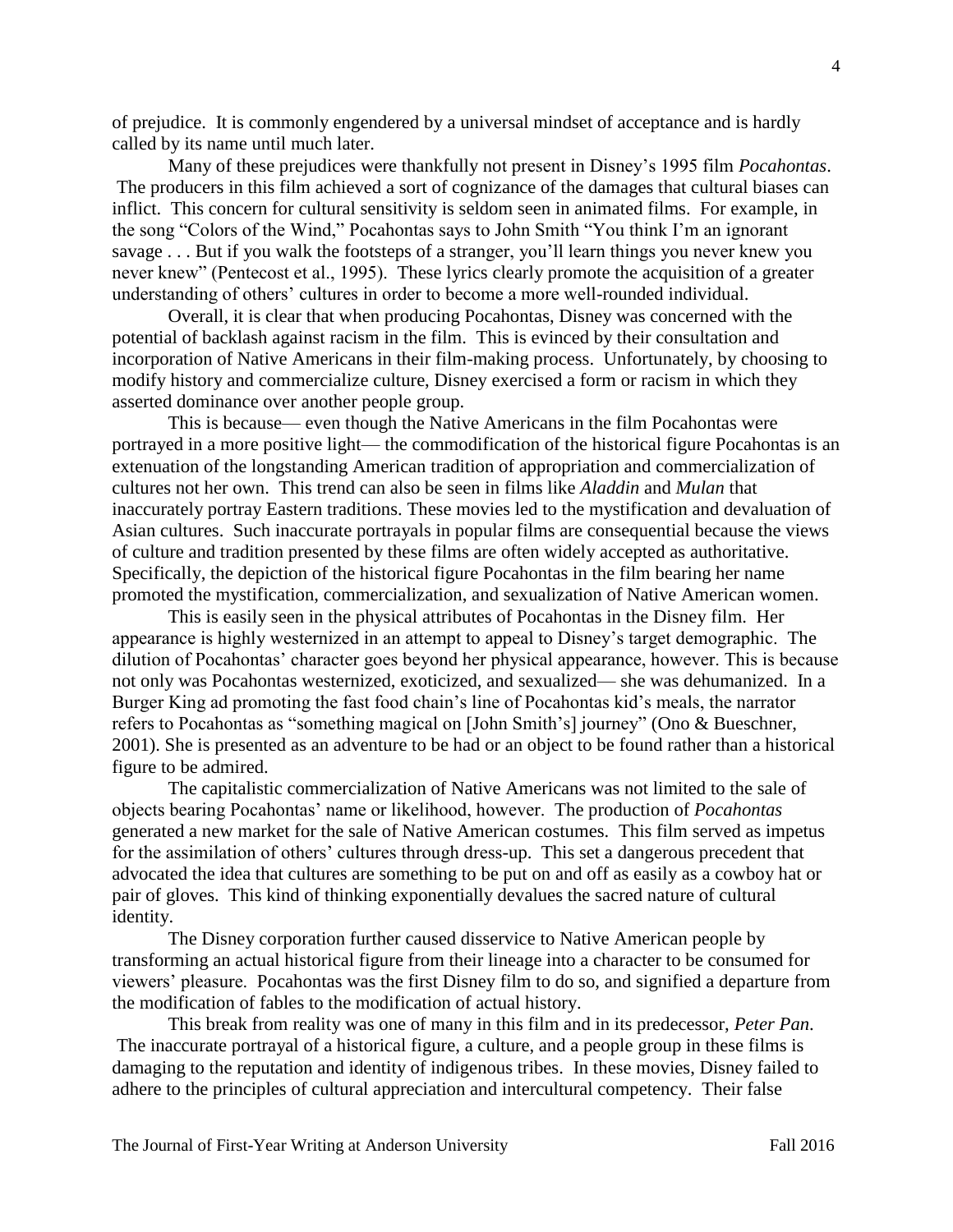representations coupled with the lack of regular interaction between Native Americans and their viewers affect irreparable damage to America's indigenous peoples. Looking to the future, the corporation must remain aware of their role in influencing young children and the opportunity afforded them to make that influence a positive one.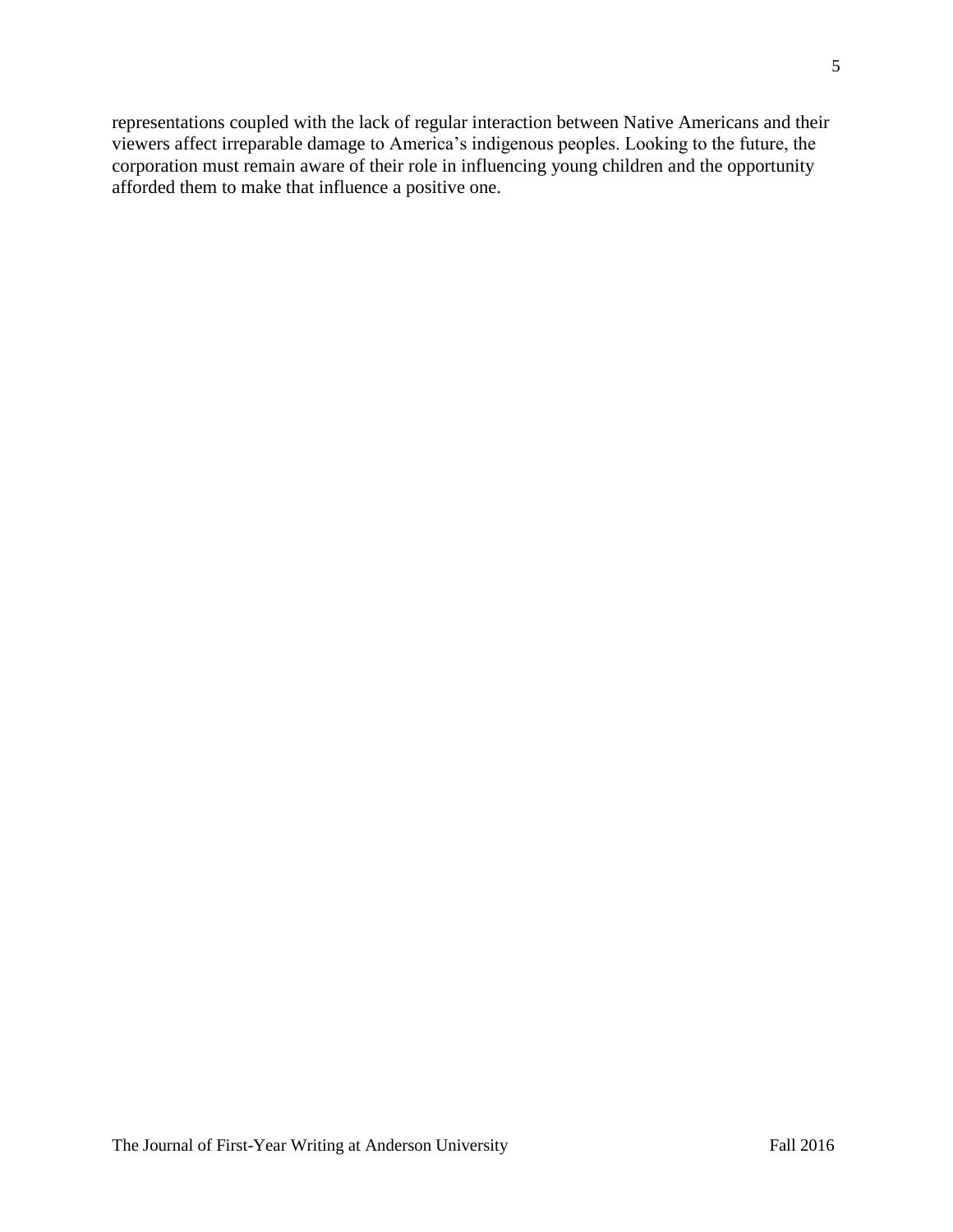#### References

All Time Highest Grossing Animated Movies Worldwide. (n.d.). Retrieved December 03, 2016, from http://www.the-numbers.com/movie/records/All-Time-Worldwide-Animated

Disney, W. (Producer). (1953). Peter Pan [DVD].

- Laskow, S. (n.d.). The racist history of Peter Pan's Indian tribe. Retrieved November 17, 2016, from http://www.smithsonianmag.com/arts-culture/racist-history-peter-pan-indian-tribe-180953500/
- Leavitt, P. A., Covarrubias, R., Perez, Y. A., & Fryberg, S. A. (2015). 'Frozen in Time': The impact of Native American media representations on identity and self-understanding.

*Journal Of Social Issues*, 71(1), 39-53. doi:10.1111/josi.12095

Lindsay, D. (1994). Stereotypes of native Americans spur school to scrap `Peter Pan.'. *Education Week*, 13(26), 7. Retrieved November 17, 2016, from

http://www.edweek.org/ew/articles/1994/03/23/26pan.h13.html

- Encyclopedia Britannica (2016). Retrieved December 04, 2016, from https://www.merriamwebster.com/dictionary/picaninny
- Ono, K. A., & Buescher, D. T. (2001). Deciphering Pocahontas: unpackaging the commodification of a Native American woman. Critical Studies In Media Communication, 18(1), 23. Retrieved from EBSCO *Academic Search Premiere*  database.
- Pentecost, J., Gabriel, M., Goldberg, E., Binder, C., Grant, S., & LaZebnik, P., Buena Vista Home Entertainment (Firm). (2000). *Pocahontas*. Burbank, CA: Walt Disney Home Entertainment.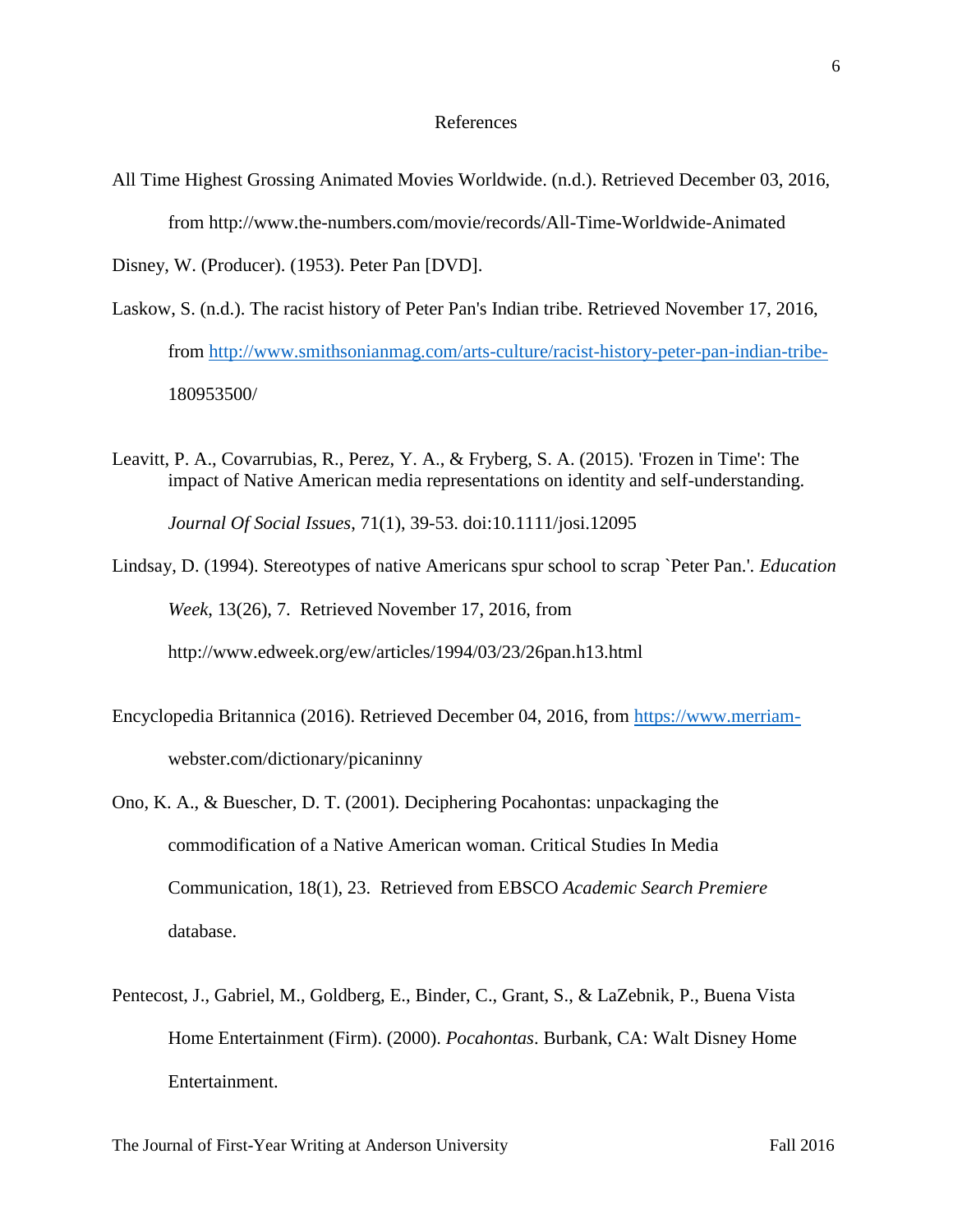van Wormer, K., & Juby, C. (2016). Cultural representations in Walt Disney films: Implications for social work education. *Journal Of Social Work*, 16(5), 578-594. doi:10.1177/1468017315583173.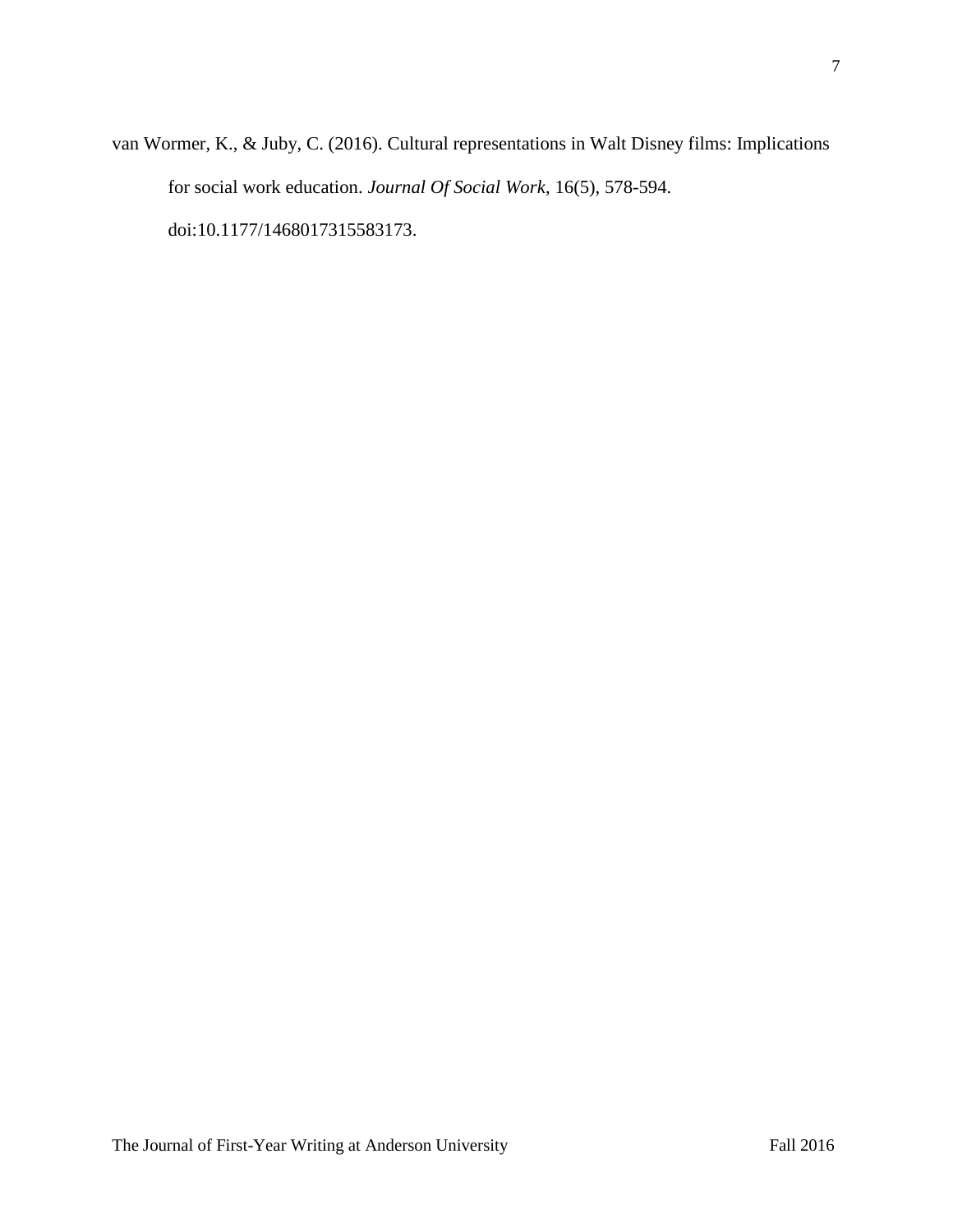#### Inside The Lesson

#### Lauren Cook

I was a brand-new freshman at Anderson University in the fall of 2016. I was overly excited to be there because I felt like I could finally have control over my education, and I loved the idea that I could finally work towards my goal of one day being a band director or some type of music educator. I was majoring in music education, I was a trumpet primary, and my real goal was to become a private trumpet instructor at a university one day. I jumped into all of my music courses with the same bright eyes filled with determination as every other freshman music major. Music Theory, Keyboarding, and Aural Comp. All intrigued me. But there's one class that I was not necessarily looking forward to...private lessons. I took private lessons through high school, but I knew that the lessons I had would not prepare me for college lessons. I came Anderson University's School of Music, Theatre, and Dance without knowing all of my Major scales on my primary instrument; I could not really sight read because I was never taught to properly subdivide, and these two small things were expected of me, and it was a little terrifying to think I could be behind, or that my new instructor would be disappointed that I was ill prepared. I emailed Dr. Mark Murray, who would be my instructor for the next four years, back and forth and we found a date and time that worked, and the day finally came for me to have my first lesson.

On Wednesday, September 7th I had to be in his office, FA 243, at 8am. I left my dorm early because I wasn't certain on how long it would take me to get my trumpet from the band room, take it upstairs, and assemble and lubricate all of its valves and slides. I ended up being about 15 minutes early, so I sat and waited for my instructor outside his office. Eventually, around 7:55, Dr. Mark Murray came around the corner with a huge smile on his face. It startled me a little bit when he exclaimed, "Good morning!" I didn't really respond, but instead just gave him a slight grin. I still don't understand how someone could be so happy and energetic at 8am. Dr. Murray was an older man, probably in his early 60s. He was tall and thin with fair skin and thinning white and grey hair. He was wearing a black Anderson University polo, long khaki pants, and black business casual grandpa-type shoes that were a little worn out at a couple of seams. When he unlocked his office, I saw his hands were starting to wrinkle up as an older man's hands typically do. He walked into his office lively, and I followed behind him a little more lethargically.

To the left was his desk with his computer on top, papers scattered everywhere, and a bottle of valve oil that had very apparently been spilled. Valve oil has a scent that only brass musicians would recognize so quickly. The rest of the small room was decorated with such precision it looked like Dr. Murray had not touched anything since the day he got the job at AU. The walls on each side of me had floating shelves filled with books for musicians and specifically for trumpet players. One of the lower shelves had CDs that were either Dr. Murray's personal recordings of ensembles and solos or recordings of famous trumpet players such as Leroy Anderson, Louis Armstrong, and Maynard Ferguson to name a few. Under the shelves on both sides were dresser type drawers with even more books about trumpets, trumpet cleaning supplies, and kits used to fix problems like small dents, valve issues, slide problems, or jammed mouthpieces. There were two chairs where we would sit, or rather stand in front of, for the next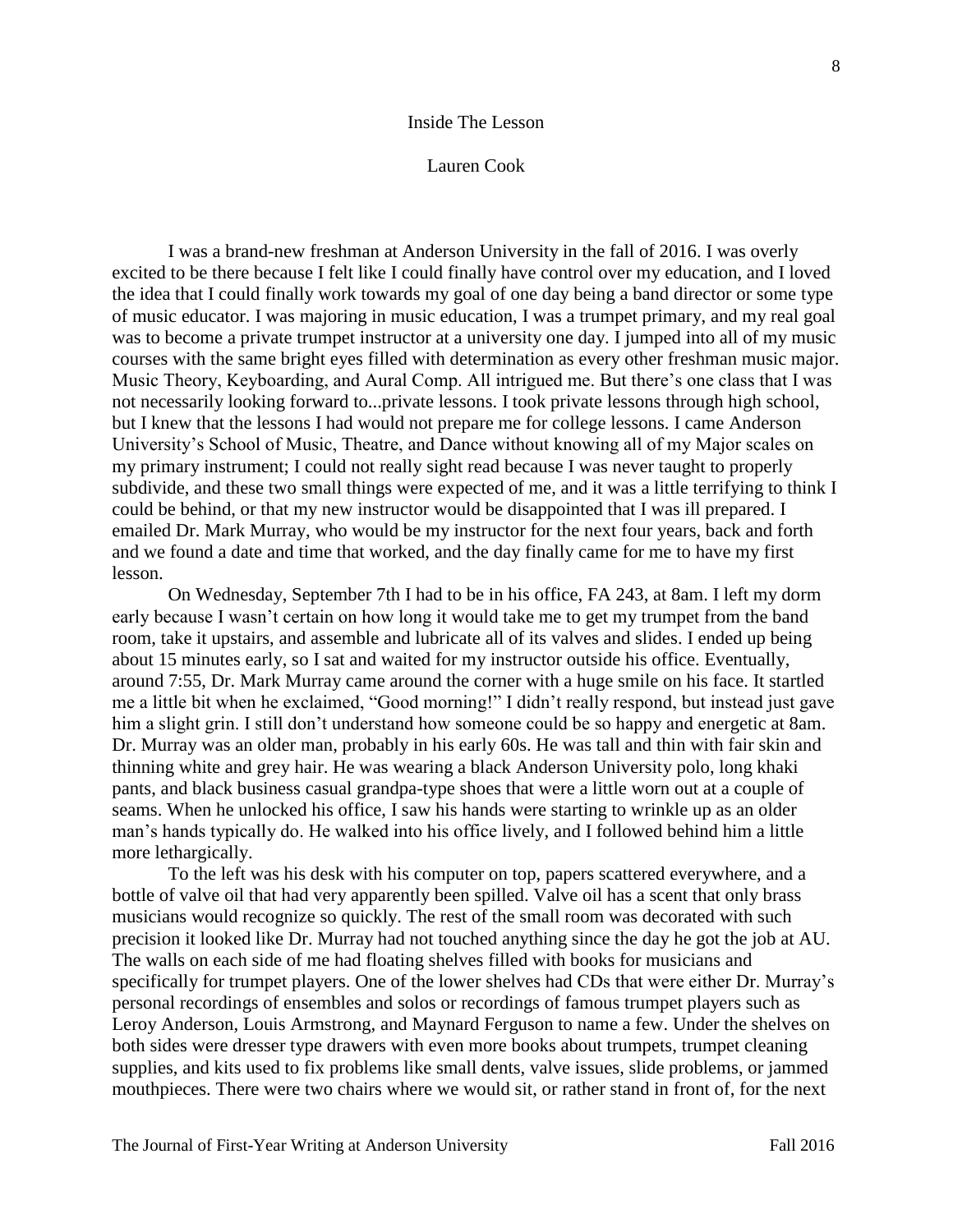hour of my instruction, and a music stand facing them. The only natural light was from a large window directly across from the door we walked in through. And lastly, he decorated the small blank space on the wall with an abstract picture of Louis Armstrong and, lined up perfectly below, a picture of a trumpet. I was nervous because by the looks of his office I thought he was going to be a perfectionist and very detail oriented.

Dr. Murray's silver Schilke trumpet was by his desk on a trumpet stand. I knew it was time to get started when he grabbed it and turned towards me. I then got my Xeno out and began warming up. My trumpet was cold on my hands and my mouth. Simple patterns and long tones are what warms me up the best, but Dr. Murray wanted to play exercises that I'd never even heard of before. He made me play from the Arban's book, or the "trumpet bible." As soon as he opened it, I felt overwhelmed by the old book smell that came from it. I'm sure he has had that book for 20+ years. I was expecting those to be difficult, but they really were not. For a moment I was confident that this lesson might not be as stressful as I assumed.

We soon moved on to exercises to help with finger patterns and lip flexibility. It was more chaotic than I thought, I didn't sound as good as I normally do, and I began feeling anxious and frustrated because I couldn't play all of the slurred arpeggios with as much ease as Dr. Murray. He was very kind and encouraging to me as my fingers struggled to press the correct valves to find the correct pitch. Finally, he pulled out the First Book of Practical Studies for Cornet and Trumpet and he had me sight read a little bit. I did about thirty of the seventy 12-20 bar excerpts and redeemed myself. I don't know all of my major and minor scales as well as I should, but I can read simple rhythm with ease.



Time was pushing close to 8:45 at this point and Dr. Murray just kept talking and pulling out more music and excerpts for me to experiment with. "Six Jazz Duets Volume II will help you get better with jazz. Let's just play through all 6," Dr. Murray says right as I thought I would be leaving for my 9am class. We played through a couple of them together and they really pushed me out of my playing comfort zone. They were not difficult, but they were written in keys that I had not yet mastered and memorized.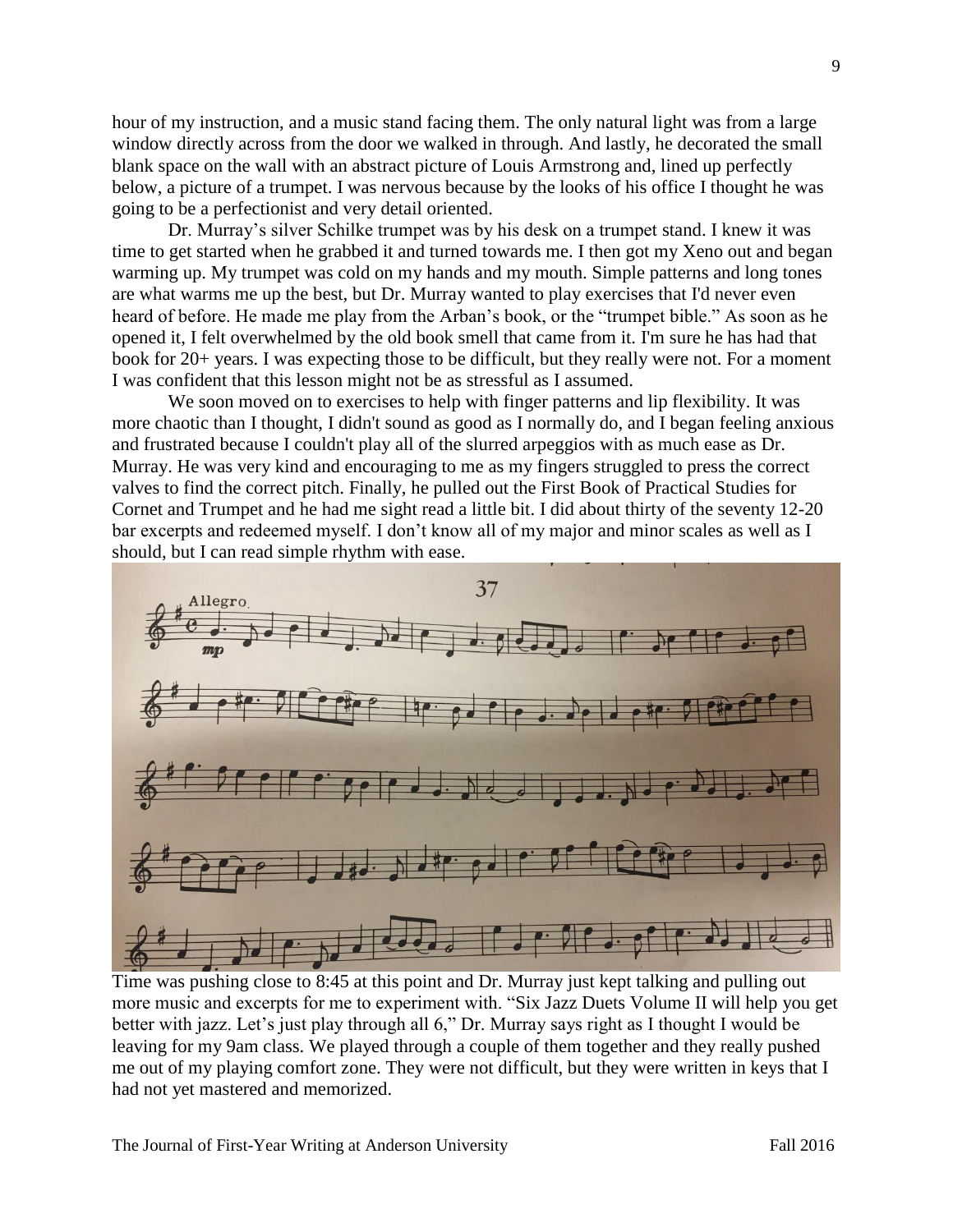It was 8:55am and Dr. Murray kept explaining note accuracy, tuning, and intonation, even though I already knew most of what he was trying to teach me. I subtly hit the home button on my phone so I could see the time. I looked down hoping he would notice and send me to class...but he didn't. Instead he just had me play some more of the duets with him. My 9am class is right across the hall, but I still didn't want to be late. At 9:10 he pulled out a piece of paper and wrote everything down that I needed to work on for my next lesson, and I thought I'd be able to go, but he kept talking. He went on and on about his trumpet and mouthpieces that he loves that I should try even though all of them were much too expensive for me. I was 15 minutes late to class, so I started to stand up and walk towards the door. I didn't want to be rude, but I had to leave. He stopped talking for a second when I walked to the door and opened it. Behind me I hear, "Okay, see you next week!" I learned Dr. Murray is well known for keeping students over the scheduled time during lessons, and my next professor was very understanding.

The anxiety I was feeling as I came into this private lesson was not at all necessary. As a freshman, I know I am going to have some irrational fears and anxieties, but honestly since this situation turned out to be so much better and more positive than I expected I think, I'll be more open minded and willing to doing other things that might scare me. I also knew coming out of that lesson, and I was confident that I was going to be okay as a trumpet player. I may not be as prepared as a lot of the other freshmen here, but everything is going to work out and I am still going to be a successful adult after college. I'm now more excited than I ever have been to be on this next stage of my life, and that is such an amazing feeling to have, especially as a freshman in college!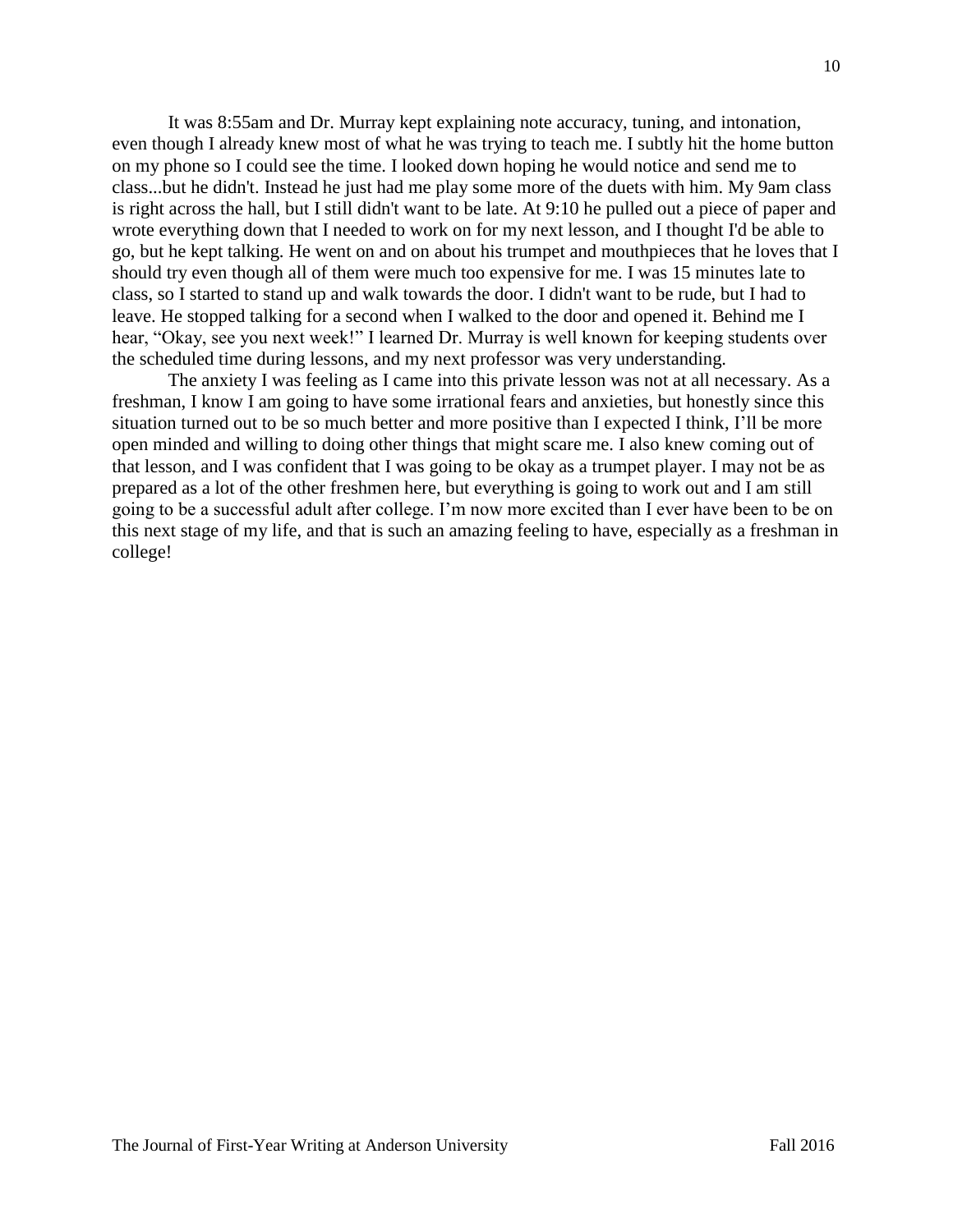# Gender Roles and Sexism in the Film Industry

## Rebekka Paulsen

 There are many perceptions regarding how men and women are treated in the film industry. Some people believe that now that equality between the genders is a more popular topic that must imply that the actual issue of inequality has resolved, especially in an industry as large and prominent in society as the film industry. My guess is when the average person watches a movie, they do not stop to think about how many women are cast in it and how large their paycheck is in comparison to the male stars of the film.

People forget that just because women can be stars this does not mean that they are treated with the same level of respect and opportunities as male actors. According to Hannah Ellis-Petersen (2014) of The Guardian, "gender disparity is entrenched in the film industry, where more than three-quarters of the crew involved in making 2,000 of the biggest grossing films over the past 20 years have been men, while only 22% were women." Now, many people hear about the lack of women in the film industry and the little amount of money they make. But, I was curious as to what the actual numbers of the issue are. According to some researchers, the statistics of women in the film industry show that

only 30.2% of the 30,835 speaking characters evaluated were female across the 700 top‐grossing films from 2007 to 2014. This calculates to a male to female gender ratio of 2.3 to 1. Only 11% of 700 films had gender‐balanced casts or featured girls/women in roughly half (45‐54.9%) of the speaking roles. A total of 21 of the 100 top films of 2014 featured a female lead or roughly equal co lead. This is similar to the percentage in 2007 (20%), but a 7% decrease from the 2013 sample (28%). (Smith et al).

Because of the lack of knowledge people have of the issues of sexism in the film industry, I started to ask myself questions about their effects.

I asked the question of the effects of gender roles and sexism in the industry and actor/actress casting to find the differences of treatment of men and women in the film industry. I was wondering how people's perception of women affect the types of roles in which they get cast, the amount of money they make, the treatment they undergo backstage, the co-stars with whom they must collaborate, and more.

Sexism and the negative perceptions of women have narrowed the amount of available jobs for women, resulted in lower wages for females, and resulted in roles that are demeaning to the female gender in the film industry. Certain film genres, such as action, mystery, and horror, and positions available to women have been historically anti-feminist, even when the chance to incorporate equality is available.

The employment in all the positions across the industry is very lacking in women. Some researchers explain the very little amount of diversity present in the creative, non-acting jobs: "Twenty‐eight women have worked as directors across the 700 top films from 2007 to 2014. Only three were African American" (Smith et al). The jobs available to diversify the industry are very slim, even as time has passed and people assume that the move towards equality in society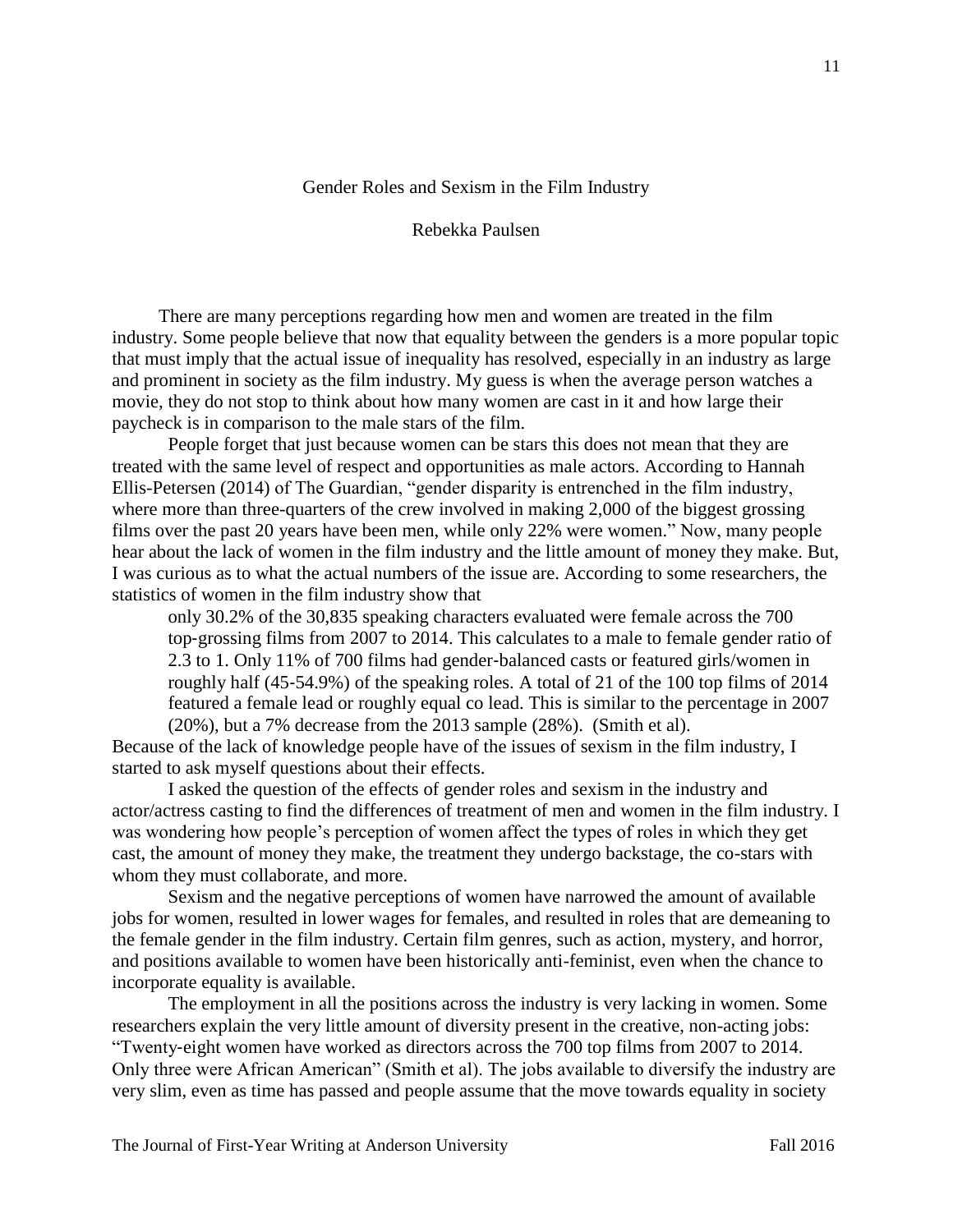would positively affect the equality in the acting and creating jobs in the film industry. On top of the lack of jobs available to women, their pay is smaller. Jennifer Lawrence has voiced her opinion many about how women are paid significantly less than men in the movie business (Smith, 2015). Both factors, job availability and low wages, play dominant roles in sexism in the film industry.

The horror film genre, along with action, has seen the greater part of sexism and inequality in movies and casting. The author Christensen (2016) states that "Because the slasher film is such a gendered genre (e.g., character archetypes such as the killer and the Final Girl) and extratextual features can be highly ideological in their presentation (and thus, fertile ground for the indoctrination of gender ideology), how these extra texts surface in the Blu-ray slasher films and remakes can impact how critics and viewers reflect on issues of gender and (anti) feminism in these films" (p. 43). Movies portray what society expects of women; this is the gender roles that promote inequality among the genders. Remakes of films, especially in the horror movie genre, have an important role in changing the portrayal of women.

Gender roles have set up the film industry with barricades that women cannot pass in their fight to be cast as actresses, even in voice roles. Gillam and Wooden (2008) talk about Disney Pixar's film *Cars:* "The film overtly praises the "good woman" proverbially behind every successful man: the champion car, voiced by Richard Petty, as he tells his wife, 'I wouldn't be nothin' without you, honey.'" The ideas of what a woman should be like puts restrictions on ideas in movies of how women characters should be portrayed and the casting of woman actresses. The film industry has set and built upon the restricting gender roles for women.

Roles women are cast in movies often portray them as flat characters and demean them. The authors Racioppi and Tremonte (2014) make a statement about women in the James Bond film series. They state,

In the substantial body of extant scholarship on gender in the series, such relations and inscriptions are consistently marked as binary: women exist within diegetic space as subordinates (whether helpmates or sex partners) to men (whether heroes or villains). For example, in her seminal work on the Bond films, Janet Woollacott demonstrates how women are specularized and made objects of the male gaze. (p. 22).

James Bond is one of the many action films that have sexist views in the casting process and development of character personality of the roles for which they are cast.

Part of the demeaning of women in the film industry includes the visual differences between men and women and portrayal of body image. According to some researchers, "In 2014, females of all ages were more likely than males to be shown in sexy attire (27.9% of females vs. 8% of males), with some nudity (26.4% of females vs. 9.1% of males) and referenced as physically attractive (12.6% of females vs. 3.1% of males)" (Smith et al). This fact of women being forced to show more on screen then men makes it even more demeaning because women do not get paid as much.

The availability of jobs, even non-acting positions, is very small because these positions do not fit the gender roles of women given by society. Hannah Ellis-Petersen (2014) speaks about the disparity of employment in the film industry between the genders,

Women made up a majority only in costume and wardrobe departments and casting, all of which, traditionally, have been perceived as feminine workplaces. Visual effects, usually the largest department for big feature films, had an average of only 17.5% of women, while music had just 16%, and camera and electricals were, on average, 95%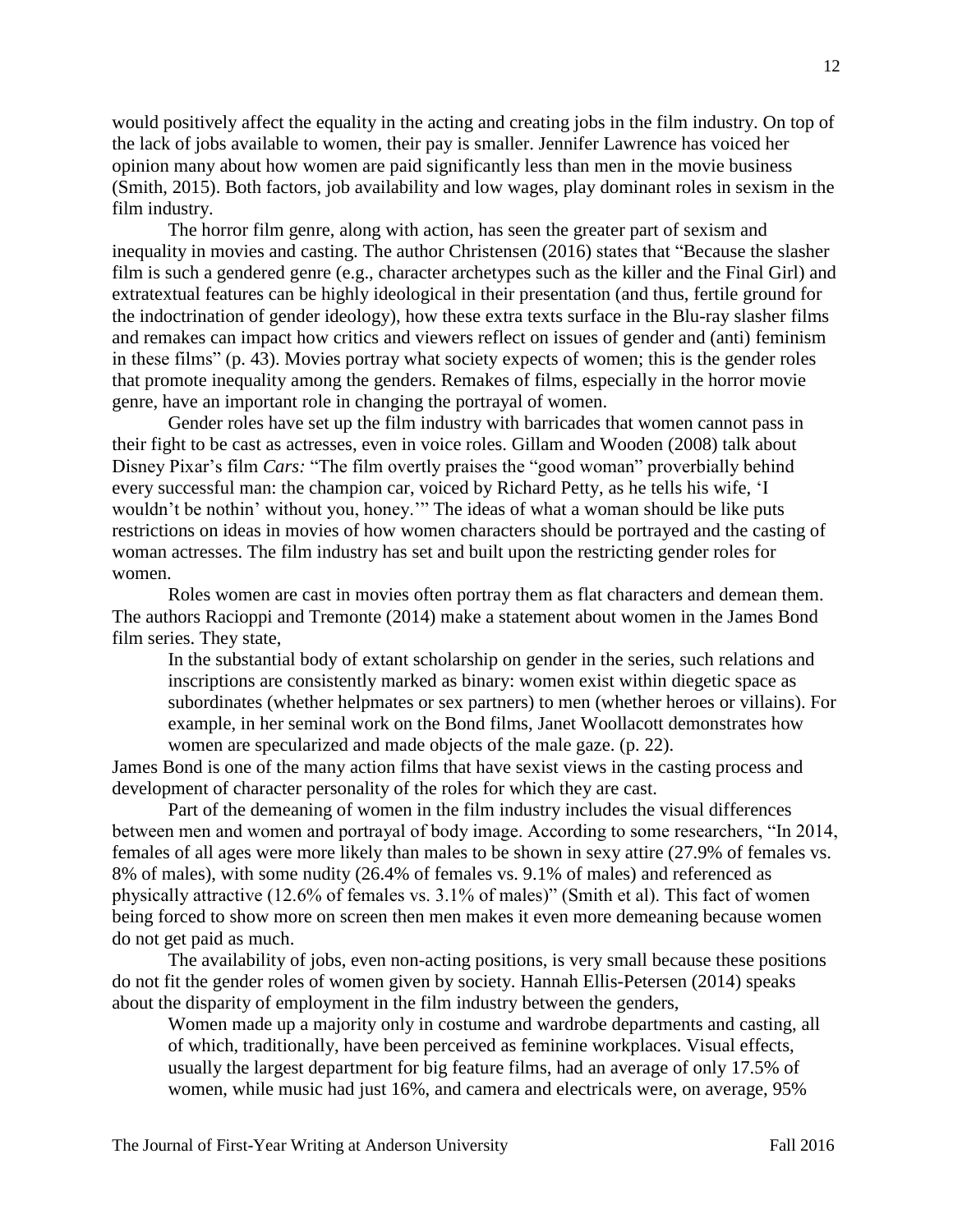male. Even in creative areas men were found to dominate. The 2,000 films surveyed revealed that women accounted for only 13% of the editors, 10% of the writers and just 5% of the directors.

With all the positions in such a lucrative and large industry as film, the number of those jobs given to women is way too small to be considered equal or fair in any respect.

Even movies that are traditionally played by men, or white men in particular, could incorporate women in respectable roles more. Teitel (2015) explains that "Hollywood is overflowing with remakes, each one less inspired than the last. Some diversity -- any diversity - would be a welcome change." There are so many opportunities for women and minorities to get fair casting like men, yet sexism and racism has hindered those opportunities. She believes that "It's time that those who have always had heroes who mirror them in body and mind make room for a generation of heroes who mirror somebody new. It's the adult thing to do" (Teitel, 2015). With all the jobs available in the film industry, the audience might believe that women would get just as much opportunity as men in casting, but, sadly, this is not the case.

My curiosity focused on the question of whether sexism and gender roles in the industry and actor/actress casting are inspired by the differences of treatment of men and women in the film industry. I questioned how the perception of women given by society impacts the roles in which they are cast, the size of their paychecks, the behavior they tolerate on the job, and more. The many genres in the film industry and jobs for women have been anti-feminist throughout history, even when they could possibly have been more equal. The negative ideas of women in their gender roles have diminished the amount of available jobs, resulted in lower salaries and degrading parts offered to women in the film industry.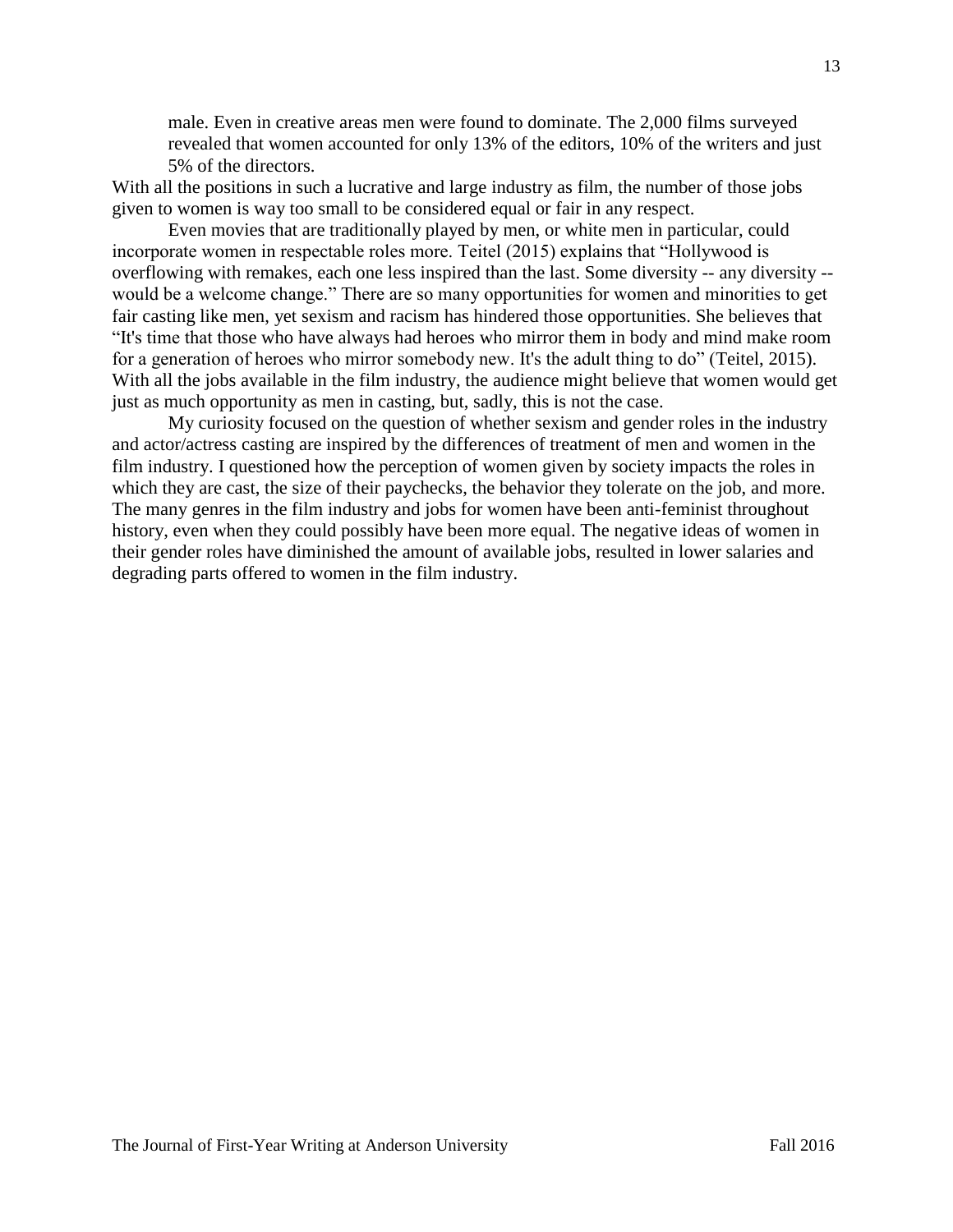#### References

- Christensen, K. (2016). "Look what you did to me!": (Anti)Feminism and Extratextuality in the Remake of A Nightmare on Elm Street (2010). *Journal Of Film & Video*, *68*(2), 29-45. Retrieved from http://web.a.ebscohost.com/ehost/search/advanced?sid=7a0dcd53-5042- 4ae0-befd-ea0ea3c8d961%40sessionmgr4006&vid=0&hid=4104
- Ellis-Petersen, H. (2014). Gender bias in the film industry: 75% of blockbuster crews are male. Retrieved December 04, 2016, from https://www.theguardian.com/film/2014/jul/22/gender-bias-film-industry-75-percent-ma le
- Gillam, K., & Wooden, S. R. (2008). Post-Princess Models of Gender: The New Man in Disney/Pixar. *Journal Of Popular Film & Television*, *36*(1), 2-8. Retrieved from http://web.a.ebscohost.com/ehost/search/advanced?sid=7a0dcd53-5042-4ae0-befdea0ea3c8d961%40sessionmgr4006&vid=0&hid=4104
- Racioppi, L., & Tremonte, C. (2014). Geopolitics, gender, and genre: The work of pre-title/title sequences in James Bond films. *Journal Of Film & Video*, *66*(2), 15-25. Retrieved from http://web.a.ebscohost.com/ehost/search/advanced?sid=7a0dcd53-5042- 4ae0-befd-ea0ea3c8d961%40sessionmgr4006&vid=0&hid=4104
- Smith, D. L., Choueiti, M., Pieper, D., Gillig, T., Lee, D., & Deluca, D. (n.d.). Inequality in 700 popular films: examining portrayals of gender, race, & LGBT status from 2007 to 2014. *Media, Diversity, & Social Change Initiative*. Retrieved December 3, 2016, from http://annenberg.usc.edu/pages/~/media/MDSCI/Inequality in 700 Popular Films 8215 Final for Posting.ashx

Smith, N. M. (2015). Jennifer Lawrence expresses anger at Hollywood's gender pay gap.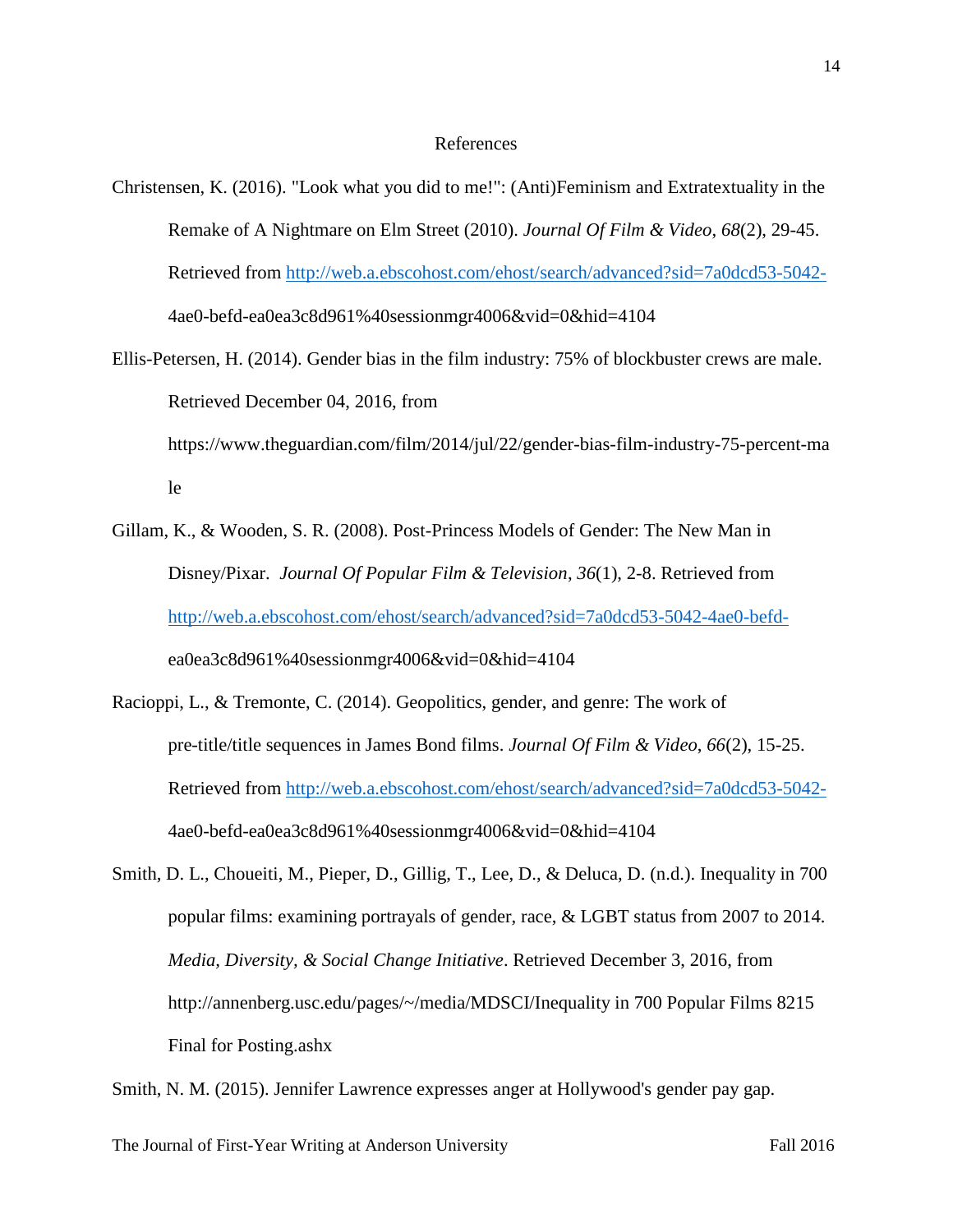Retrieved December 08, 2016, from

https://www.theguardian.com/film/2015/oct/13/jennifer-lawrence-hollywood-gender-paygap

Teitel, E. (2015). Green Lantern: Myth or man?. *Maclean's*, *128*(10), 13. Retrieved from http://web.a.ebscohost.com/ehost/search/advanced?sid=7a0dcd53-5042-4ae0-befdea0ea3c8d961%40sessionmgr4006&vid=0&hid=4104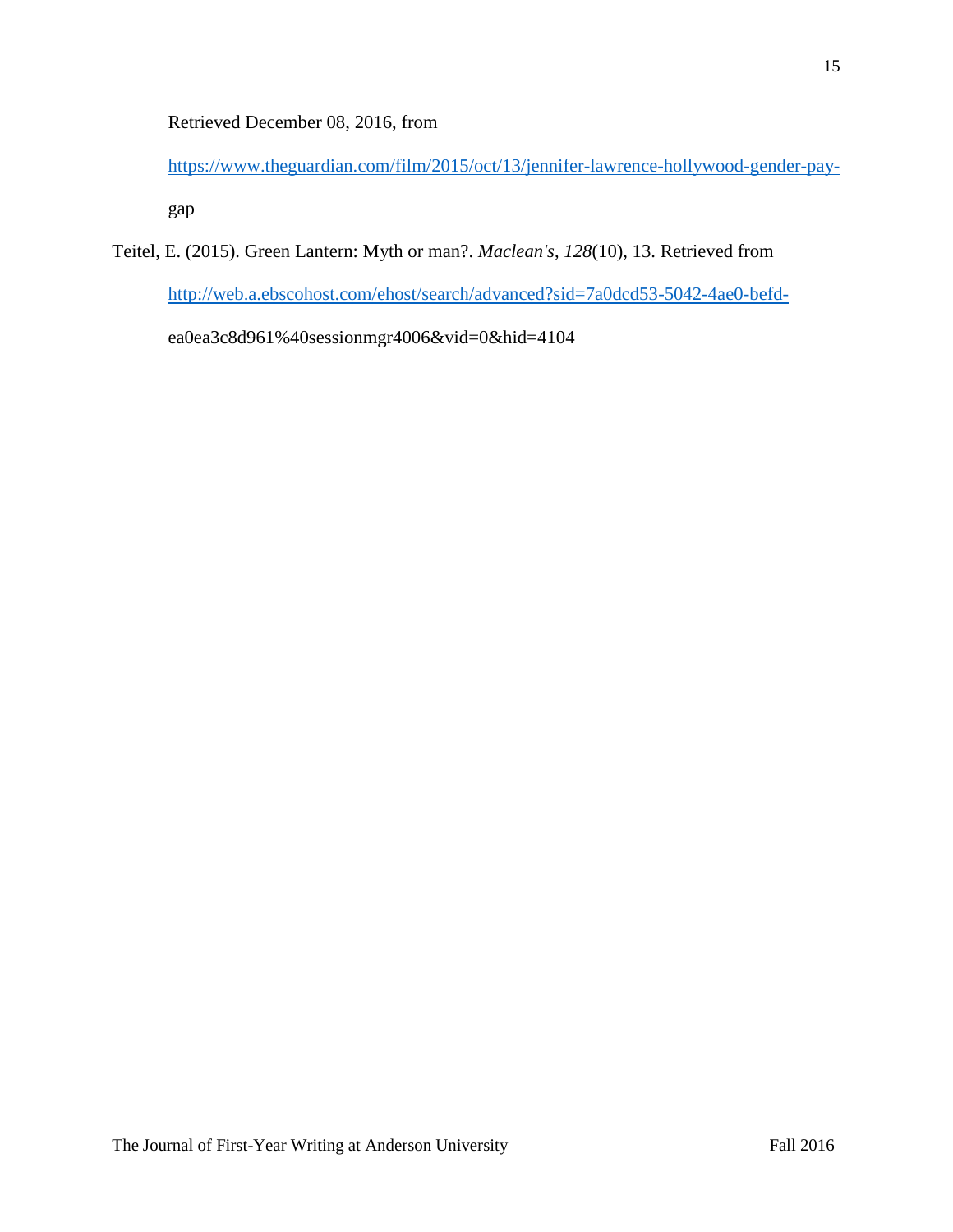#### Shaping Anorexia: Parents' Contribution to Anorexia

# Bailly McGrew

# Abstract

Anorexia nervosa is a very serious psychological disorder which manifests in a physical way. In a drive for thinness, girls with anorexia resort to extreme, restrictive eating patterns in order to attain unrealistic standards of skinniness. This disorder can become dangerous as it leads to serious health complications and in very serious cases can cause death. This disorder has become incredibly prominent in teenage girls of western society, which is a major concern. However, prevention methods have not done much to reduce the rate of occurrence. Instead, it has continued to grow. Several personality traits contribute to anorexia nervosa, such as perfectionism and strong self-control; however, implications of differences in brain activity have been confirmed, which reveals that anorexia is more than just an environmental result. Nonetheless, nurture is extremely important in its development. Parents have a large influence on the development of anorexia. Certain parenting styles are fairly consistent with the development of anorexia, such as lack of parental care, reduced conflict resolution, increased controlling behavior, accusatory fathers, and mothers who speak negatively about their own bodies. While parents can contribute to the development of anorexia, they also have to power to discourage it. When parents are properly educated about the implications of anorexia, they are more equipped to recognize behaviors that are considered at-risk and deter them. Healthy communication within the family unit is essential as this can ensure that children learn how to approach conflict. Furthermore, direct expression of love is important because it leads to an honest, open relationship and decreases the need to deal with problems in dangerous ways. By establishing these precedents, parents can help decrease the rate of anorexia in future generations.

Keywords: anorexia nervosa, parental influence, conflict resolution, perfectionism, parental care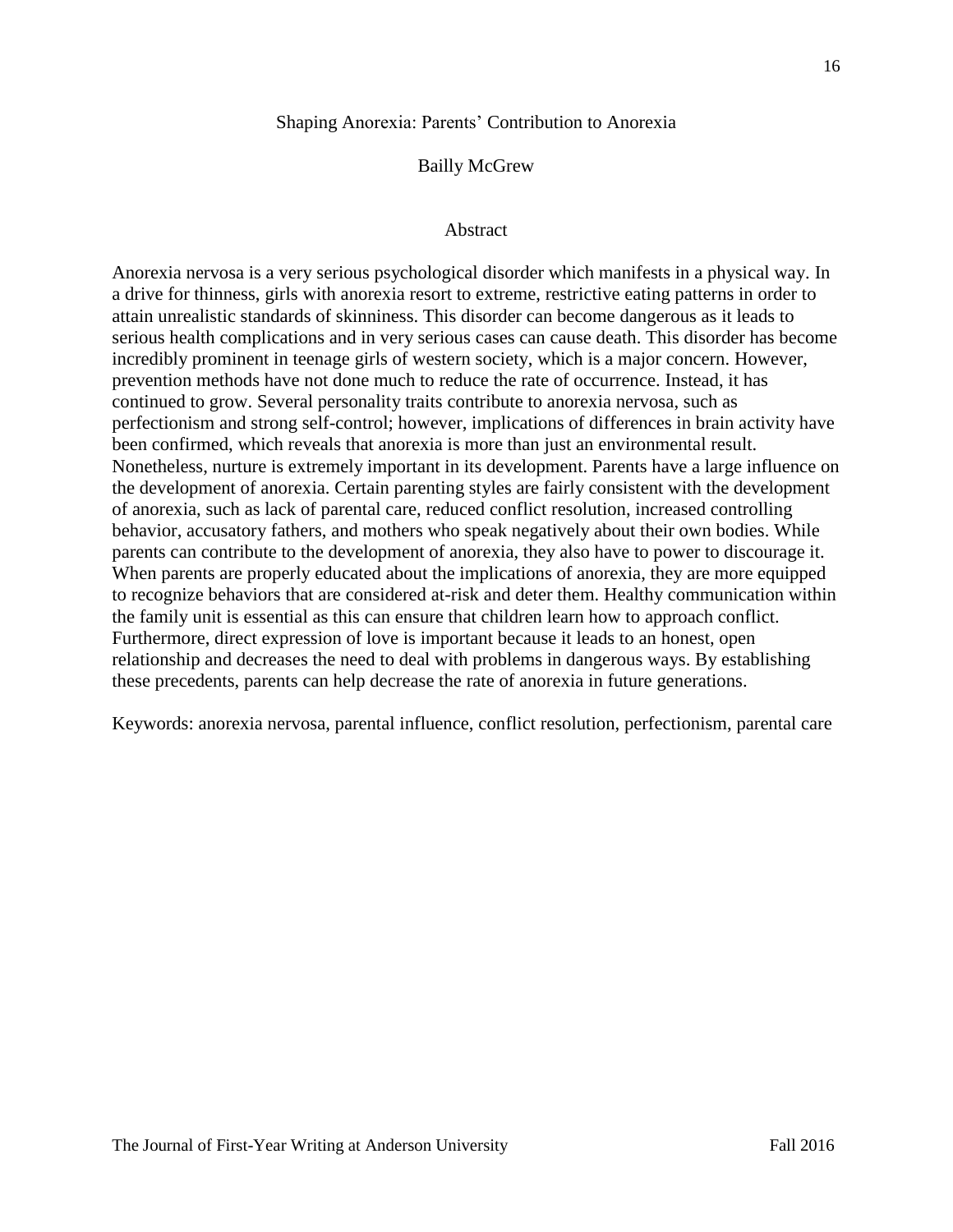# Shaping anorexia: Parents' contribution to anorexia

Starvation is an exceedingly painful process, and many believe that it is the worst way to perish. The wasting away of the body takes an extended amount of time as it crumbles and organ systems fail. While this progression seems horrifying to those with healthy minds, many have chosen this lifestyle. This concept is challenging to grasp for those who have not experienced this fixation; however, anorexia nervosa is a profoundly serious emotional and physiological disorder in which the affected person adopts restrictive eating behaviors or starvation, causing him or her to become unhealthily underweight. This is often a result of emotional trauma from family dysfunction, bullying, depression, or molestation. The patient perceives himself or herself as overweight no matter what the scale says, which makes overcoming the illness particularly difficult. Fear of gaining weight consumes his or her thoughts, and many lives have been lost as a result of this crippling anxiety. In fact, Denoon (2011) revealed that anorexia nervosa causes more death than any other psychological disorder (para. 1). With that being said, anorexia is an issue that requires prompt attention, as it is increasing at an alarming rate.

In today's western societies, anorexia has become incredibly prominent. While this disorder has been around for centuries, the frequency has increased dramatically over the last hundred years and has become a major concern. Umarani and Amirthraj (2016) explained that two to three percent of young girls are diagnosed with the condition. Unfortunately, this rate is only increasing as social pressures on teens intensify (p. 467). Two to three out of every one hundred girls is a formidable ratio, especially since this disease manifests so intensely. As this number climbs, it is clear that further intervention is necessary.

Many medical centers dedicate themselves to treating patients with anorexia; however, prevention methods have clearly been less than effective. There have been studies conducted to see if repeated exposure to anxiety-provoking situations involving food could decrease the risk of developing the disorder, but these studies have had limited success. Schools often provide information on the dangers of the disorder, which have proven to be less than successful. Carter, Stewart, Dunn, and Fairburn (1997) suggested that in fact, these education programs may be counterproductive, but more research is necessary to confirm these implications (p. 171).

Overall, it is clear that the prevention methods are not working since the rate of occurrence is only increasing. On the other hand, several different programs exist to combat the disorder once it has been developed, including outpatient, day, residential, and inpatient treatment programs. (Mirasol, 2016, para. 1). While it is essential to have these programs established, the focus needs to shift toward prevention measures. Interceding before the disorder manifests is preferable for all parties involved.

# **Common characteristics of patients with anorexia**

Anorexia nervosa typically affects people of a specific demographic. Umarani and Amirthraj (2016) revealed that somewhere between 90 and 95 percent of those who suffer from anorexia are female (p. 467). Most of the young girls are between the ages of thirteen and eighteen and are in the upper-middle class. Certain personality characteristics seem to correlate with the development of anorexia nervosa as well. Girls with anorexia typically have a poor sense of body image and a low self-esteem. Additionally, a strong sense of self-control is exceedingly prominent in these girls along with an unfulfilled need to manage some aspect of their lives. This causes them to feel out of control, and in order to regain dominion, they control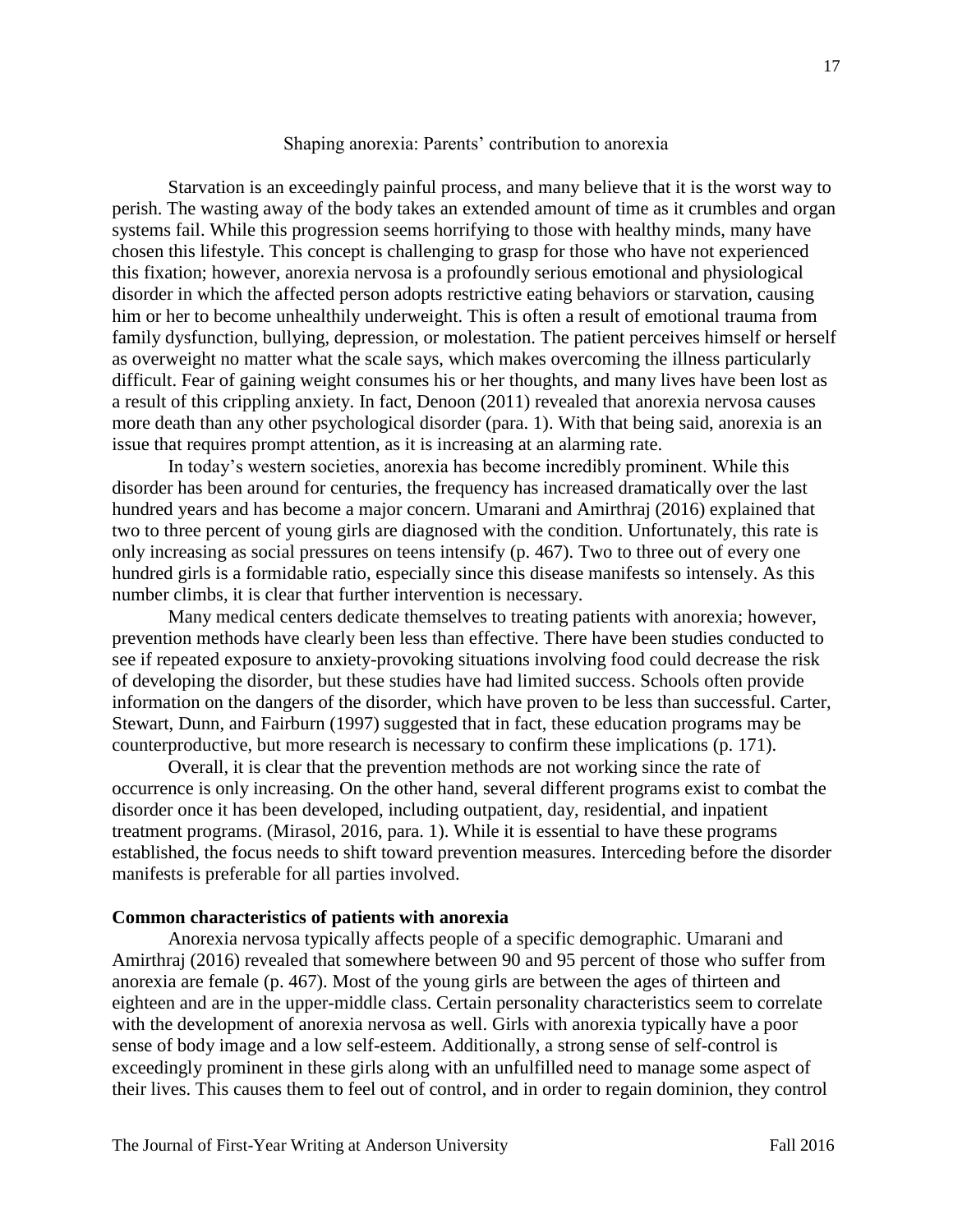their food consumption, which gives them a sense of authority over their life. There are also neurological implications of the disorder.

Images of the brain suggest that girls with anorexia have structural differences in their thought processes. Sato et al. (2013) performed a study looking at the MRI images of healthy girls compared to girls with anorexia, and they found that the right dorsolateral prefrontal cortex and ventrolateral prefrontal cortex of healthy individuals is far more active than those belonging to girls suffering from anorexia. This implies that cognitive flexibility of patients with anorexia is damaged (p. 5). This helps to explain why these girls fall into this behavior. Without the ability to think of themselves clearly or respond properly to difficult situations, they become obsessed with their eating habits.

Perfectionism is a typical trait of those with anorexia. Nilsson, Abrahamsson, Torbiornsson, and Hägglöf (2007) performed a survey of several girls who had recovered from anorexia. The subjects were asked to identify what caused them to develop unhealthy eating habits at an eight-year follow-up and again at sixteen years. When the girls returned to a clinic after eight years of discharge, their answers to the survey focused on the personality factors that contributed to the disorder, particularly perfectionism. Family conflict was the general consensus at the sixteen-year follow-up (p. 131). It is interesting that the answers differed so greatly between the two follow-ups. Perfectionism definitely plays a role in the development of the disorder. These girls consistently strive to be immaculate, and at some point, they perceive their body as a flaw. Anorexia generally starts with an innocent desire to lose a few pounds but quickly deteriorates into a detrimental, obsessive way to cope. The fact that family dynamics was identified as the main contributor in the second follow up is expected as this aligns with several other studies. Families have a large influence on the development of anorexia.

# **Contribution of family dynamics in anorexia**

A lack of parental care, little conflict resolution, excessive pressure put on the child, and the presence of a mother with negative body image contributes to the development of anorexia. A child's upbringing shapes the behaviors that he or she exhibits in the future. It is shown to account for about half of a person's characteristics, though the exact percentage is heavily debated. When children do not learn basic, appropriate interactions from parental figures, there can be heavy consequences. As many studies have shown, family dynamics largely contribute to the development of anorexia.

The likelihood of anorexia swells with scarcity of conflict resolution and parental care. Dring (2015) concluded that families with girls who have anorexia attempt to avoid the presence of conflict all together (86). This is certainly not a healthy way to approach an issue as this only breeds resentment. Not only will this lead to poor parent-child relationships, but the child will not learn how to properly deal with uncomfortable situations. Canetti et al. (2008) showed that parents of these patients are statistically less caring than the control group and fathers are more controlling. Additionally, insecure attachment, or the indifference to parental figures as an infant, is prevalent in those who later develop anorexia (p. 704-705). Children desperately crave the attention and love of a parent, and it is crucial to proper development. Without loving expression, children must learn how to properly cope with daily struggles despite the lack of an adequate parental example. As these girls were never taught how to grapple with problems, they try to find their own ways. In the end, these girls resort to extremely unhealthy methods in order to cope with adversities they encounter.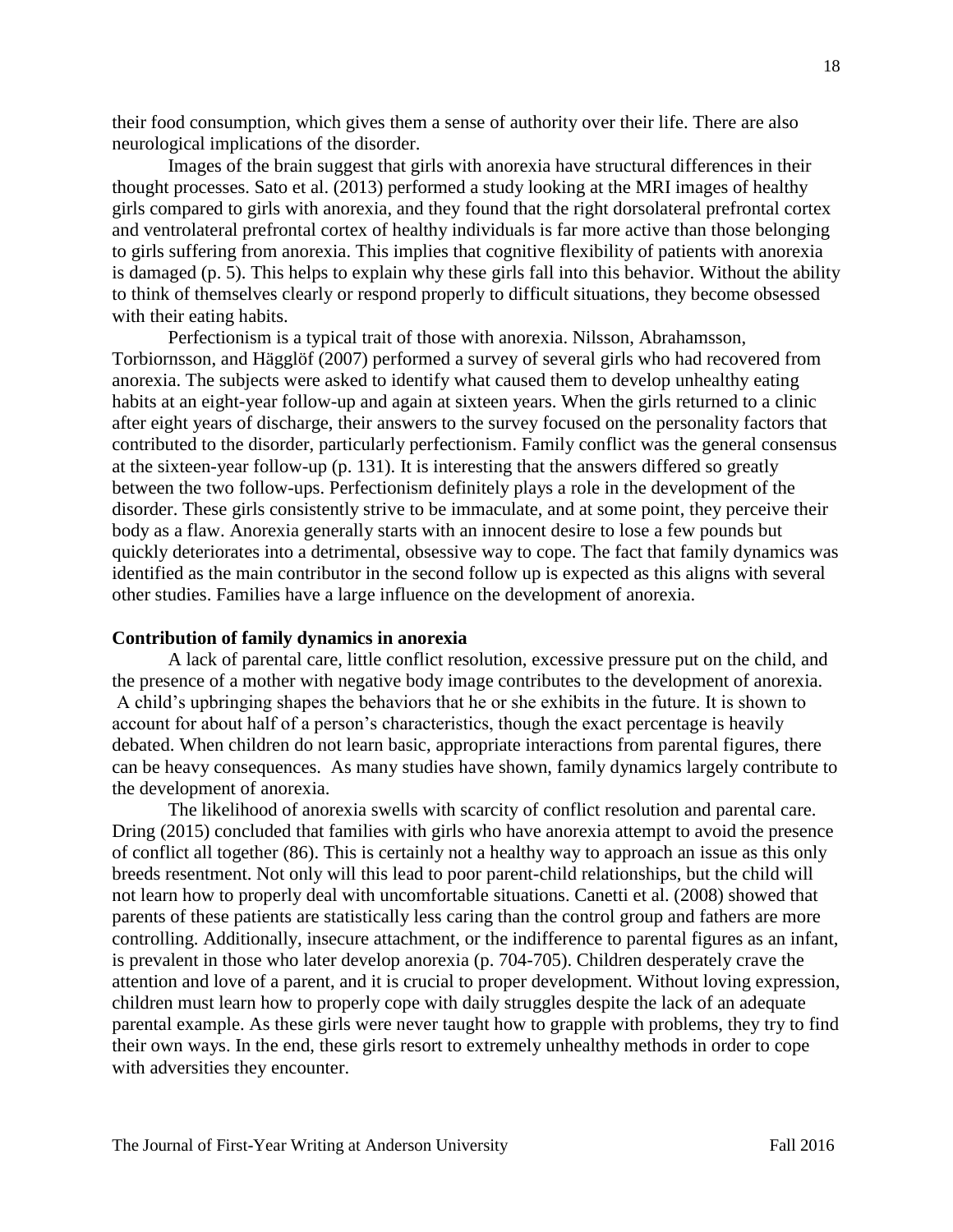Paternal parenting methods notably influence the development of anorexia. Gale, Cluett, and Laver-Bradbury (2013) analyzed the data of several articles to form a conclusive verdict. They deduced that fathers who exhibit parenting styles that are particularly "... controlling and intrusive" increase the risk of developing anorexia. In the presence of self-perfectionistic personality traits, excessive rigidity displayed by the father encourages the progression of the disorder, and psychological parental control is nearly enough to predict the presence of anorexia (p. 60-63). Understanding the implications of certain parenting styles is essential, especially when the child has a personality that is considered at-risk. Controlling paternal behaviors are simply maladaptive. Not only do they form resentment in the child, but they are typically ineffective and harmful to the child's mentality. Girls who have perfectionistic qualities are particularly susceptible to the disorder already, but adding an uncompromising fatherly figure can significantly worsen the condition. Dring (2015) found that critical, accusatory fathers are indicative of anorexia as well (p. 87). This type of parenting does not promote healthy growth in children despite the presence of anorexia. However, this attitude is particularly detrimental for girls with anorexia and can worsen the disorder as the child attempts to cope with the problems the father has implied was her fault. Awareness of these factors is key for parents as it can help to prevent unnecessary harm.

While fathers have more impact on anorexia, mothers play a part as well. Canetti et al. (2008) explained that anorexia is linked to "... the mother's failure to provide adequate external responses to the child's inner state, which leads to confusion between emotional experiences and biological need" (p. 704). Children mainly rely on mothers for emotional support; therefore, the lack of reciprocation can lead to an incomplete sense of self and lack of self-worth, and these traits are strongly linked to anorexia. Additionally, girls are influenced by their mother's perception of herself. Hooper and Williams (2011) admitted that girls reflect how their mothers feel about their body (p. 217). When a mother expresses dissatisfaction about her appearance or communicates a desire for thinness, the daughter retains this. Later, this can lead to dieting or, in at-risk girls, anorexia. Mothers influence anorexic behavior when they do not emotionally support the child or express dissatisfaction with her own weight.

#### **How can parents help prevent anorexia?**

The first step to prevent the emergence of anorexia is education aimed at parents. Jones, Völker, Lock, Taylor, and Jacobi (2012) designed a study with the goal of decreasing the development of anorexia. They identified girls who were at risk of developing anorexia based on surveys and enrolled their parents in an online course designed to educate them on the dangers of anorexia and how to decrease dieting behaviors in their girls. 16 out of the 19 girls whose parents participated in this program decreased their at-risk status (p. 142). This is a fairly simple solution to a complex issue because when parents understand the implications of anorexia, they are much more inclined to become involved. With a better understanding of this illness, parents are automatically more equipped to recognize and prevent further advancement of these behaviors. However, altering the demeanor that parents express toward their child may be a more difficult process.

Providing emotional support and expressing love aids in preventing anorexia. As Canetti (2008) implied, girls whose parents express parental care are less likely to develop anorexia (p. 704). When children feel loved and respected in their homes, it is less likely that they will search for satisfaction in other areas of their life. Fulfilling these needs will also increase the likelihood that adolescents will inquire about how to solve issues in their lives, making it unnecessary for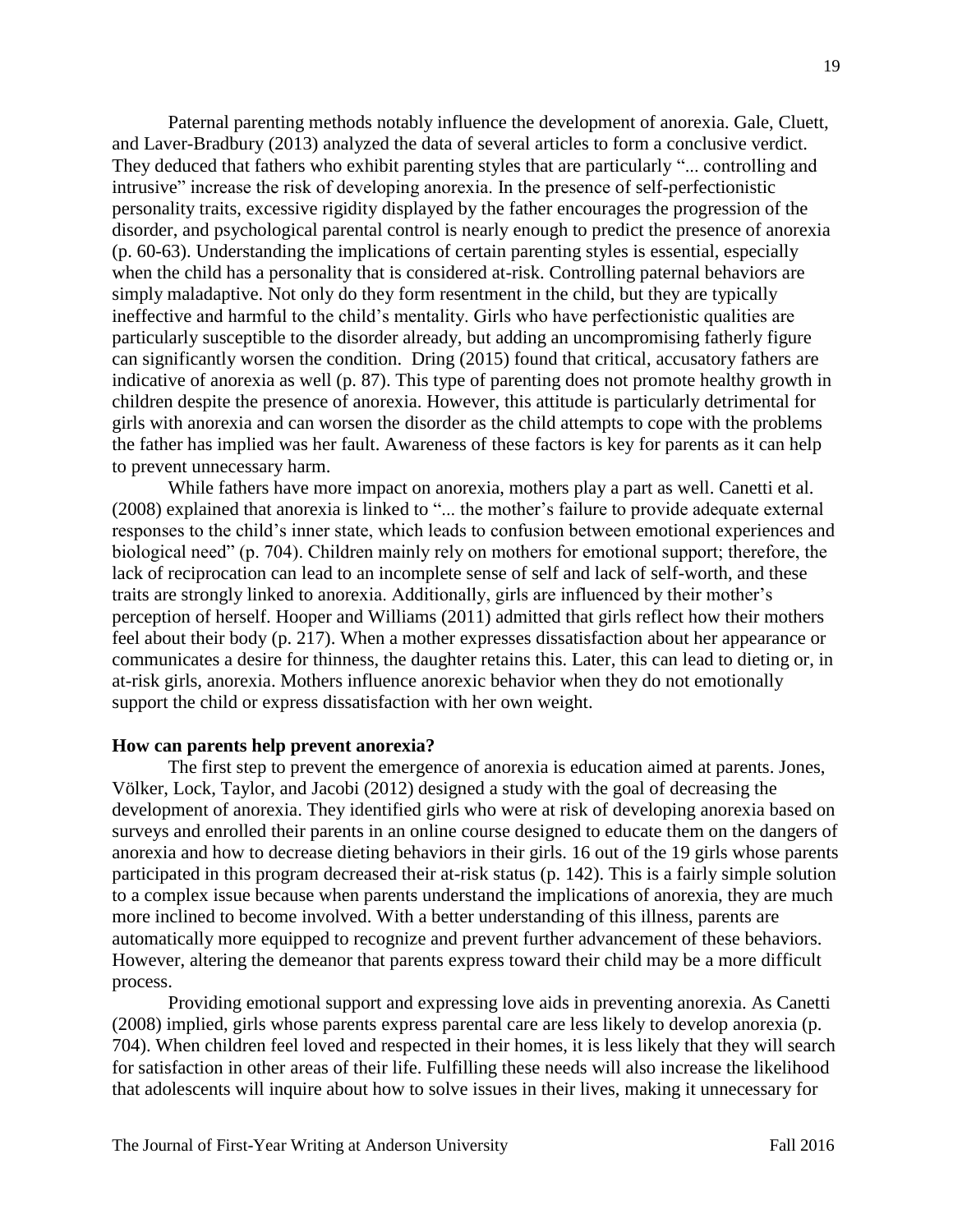them to resort to inappropriate methods of coping. Obvious expression of affection is key in this matter because it is about whether the child perceives that a parent cares. A parent may genuinely want the best for their child, but if the child does not recognize it, they will likely feel alienated, which can contribute to the development of anorexia.

Establishing healthy conflict resolving skills can help prevent anorexia. As Dring (2015) pointed out, families with a child with anorexia have decreased communication about problems that arise and frequently point fingers while families of healthy girls are more likely to discuss and resolve the issues at hand (p. 860). When communication is poor, tensions rise and feelings are internalized which must be released somehow. For girls with anorexia, frustrations are released by controlling eating patterns. When all parties of a conflict are considered reasonably, hostility is vanquished along with the need to cope in unhealthy ways.

Increasing education, expression of affection, and healthy communication will help decline the number of cases of anorexia. Parents have a great deal of influence on how a child develops. By educating parents about the dangers of anorexia, they can understand why it is important to prevent it and recognize symptoms more effectively. When parents encourage respectable conflict resolution and show love, families are healthier and happier. In at-risk girls, this is the difference between developing anorexia and living a healthy life.

#### **Conclusion**

While parents heavily influence anorexia, they are not the cause. There are many contributing factors to anorexia, and some children would develop the disorder and others would not under the same conditions. This is exemplified by the presence of siblings. Though the two children are raised under the same conditions, one may develop anorexia and another may not. Anorexia is commonly referred to as the "perfect storm." Many factors align in order to create the ideal conditions to develop the disorder, including particular personality traits, lack of control, neurological deficits, reduced cognitive flexibility, and some sort of emotional turmoil. Condemning parents as the sole source of anorexia is not only unfair but also incorrect. This information is not intended to convict parents with children suffering from the illness but rather to educate all parents about what they can do to reduce the risks. Hooper and Williams (2011) explains how tolling it is to have a child who suffers from anorexia (p. 217). It is difficult to watch children struggle let alone watch them waste away by their own accord. Preventing the disorder can not only save the child from unneeded pain but also prevent parental distress. Sim et al. (2009) performed a study that compared the level of depression in mothers who have girls with anorexia, diabetes, and no health issues. They found that when their girls had anorexia, they scored statistically higher (which indicates higher rates of depression) on tests measuring depression (p. 536). As this study confirms, anorexia is burdensome for all involved, and talking about it is not simple or comfortable.

Somewhere between ten and twenty percent of those who suffer from anorexia die of medical complications (Hoover and Williams, 2011, p. 217). With incident rates rising, it is necessary to act in order to prevent unnecessary deaths in young girls. Ignoring the issue at hand is completely unacceptable, especially with the number of lives at stake. Educating parents is crucial in this process since they impact their children the most during crucial developmental years. With parents who encourage healthy coping skills, eating habits, and conflict resolution, we can see the number starving girls begin to decline.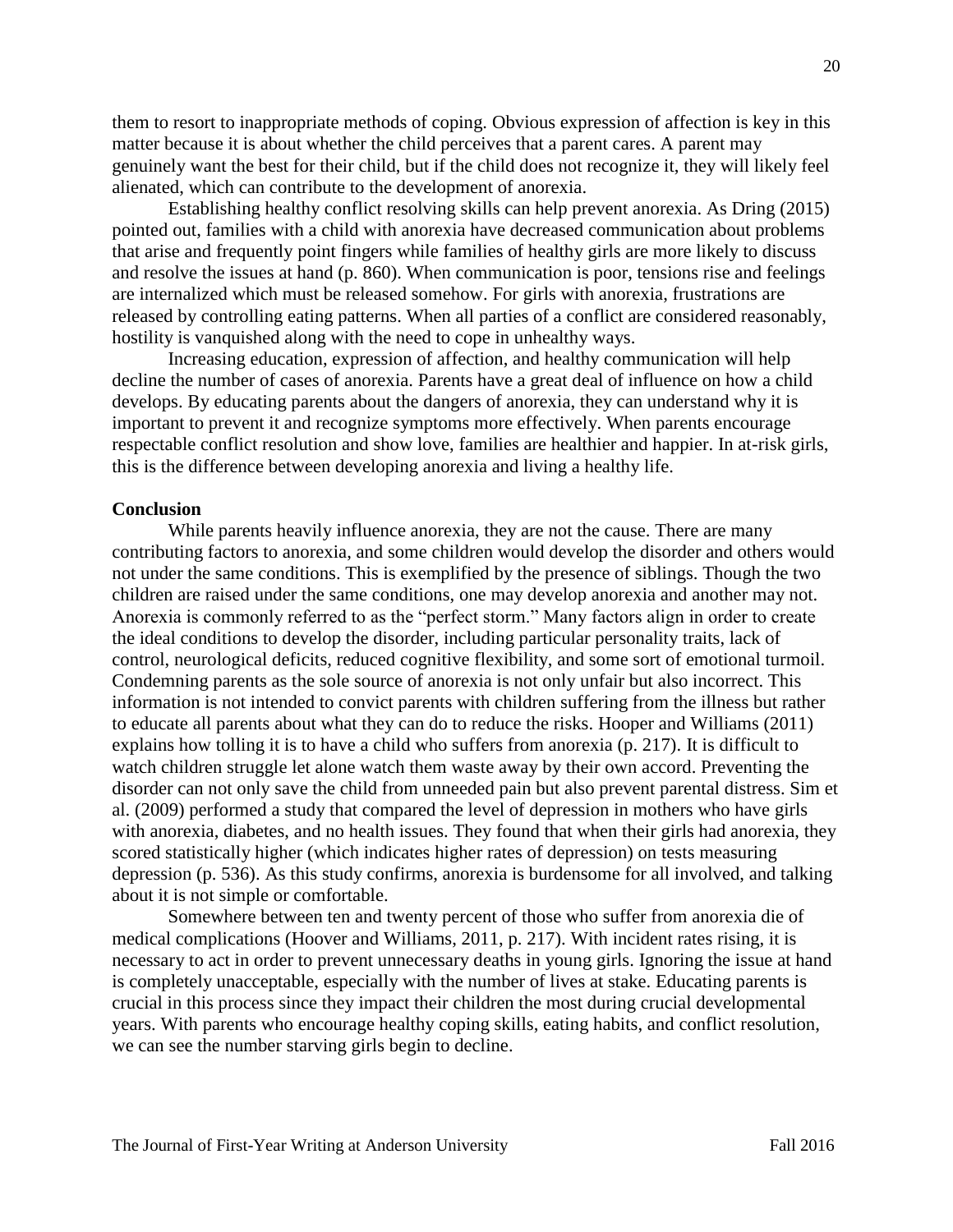#### References

- Canetti, L., Kanyas, K., Lerer, B., Latzer, Y., & Bachar, E. (2008). Anorexia nervosa and parental bonding: the contribution of parent–grandparent relationships to eating disorder psychopathology. *Journal of Clinical Psychology,* 64(6), 703-716. doi:10.1002/jclp.20482
- Carter, J., Stewart, A., Dunn, V., & Fairburn, C. (1997). Primary prevention of eating disorders: Might it do more harm than good? *International Journal of Eating Disorders,* 22(2), 167- 172. doi:10.1002/(SICI)1098-108X(199709)22:2<167::AID-EAT8>3.0.CO;2-D
- Deenon, D. (2011, July 12). Deadliest psychiatric disorder: Anorexia. In *Anorexia nervosa health center.* Retrieved from WebMD website: http://www.webmd.com/mentalhealth/eating-

disorders/anorexia-nervosa/news/20110711/deadliest-psychiatric-disorder-anorexia

- Dring, G. (2015). Anorexia runs in families: Is this due to genes or the family environment? *Journal of Family Therapy,* 37(1), 79-92. doi:10.1111/1467-6427.12048
- Gale, C., Cluett, E., & Laver-Bradbury, C. (2013). A review of the father-child relationship in the development and maintenance of adolescent anorexia and bulimia nervosa. *Issues in Comprehensive Pediatric Nursing,* 36(½), 48-69. doi:10.3109/01460862.2013.779764
- Hooper, B., & Williams, E. (2011). Anorexia too complex an issue to simply blame mums. *Nutrition Bulletin,* 36(2), 216-220. doi:10.1111/j.1467-3010.2011.01893.x
- Jones, M., Völker, U., Lock, J., Taylor, C., & Jacobi, C. (2012). Family-based early intervention for anorexia nervosa. *European Eating Disorder Review,* 20(3), 137-143. doi:10.1002/erv.2167

Mirasol. (2016). Inpatient, residential, outpatient, and day treatment programs. In *Eating*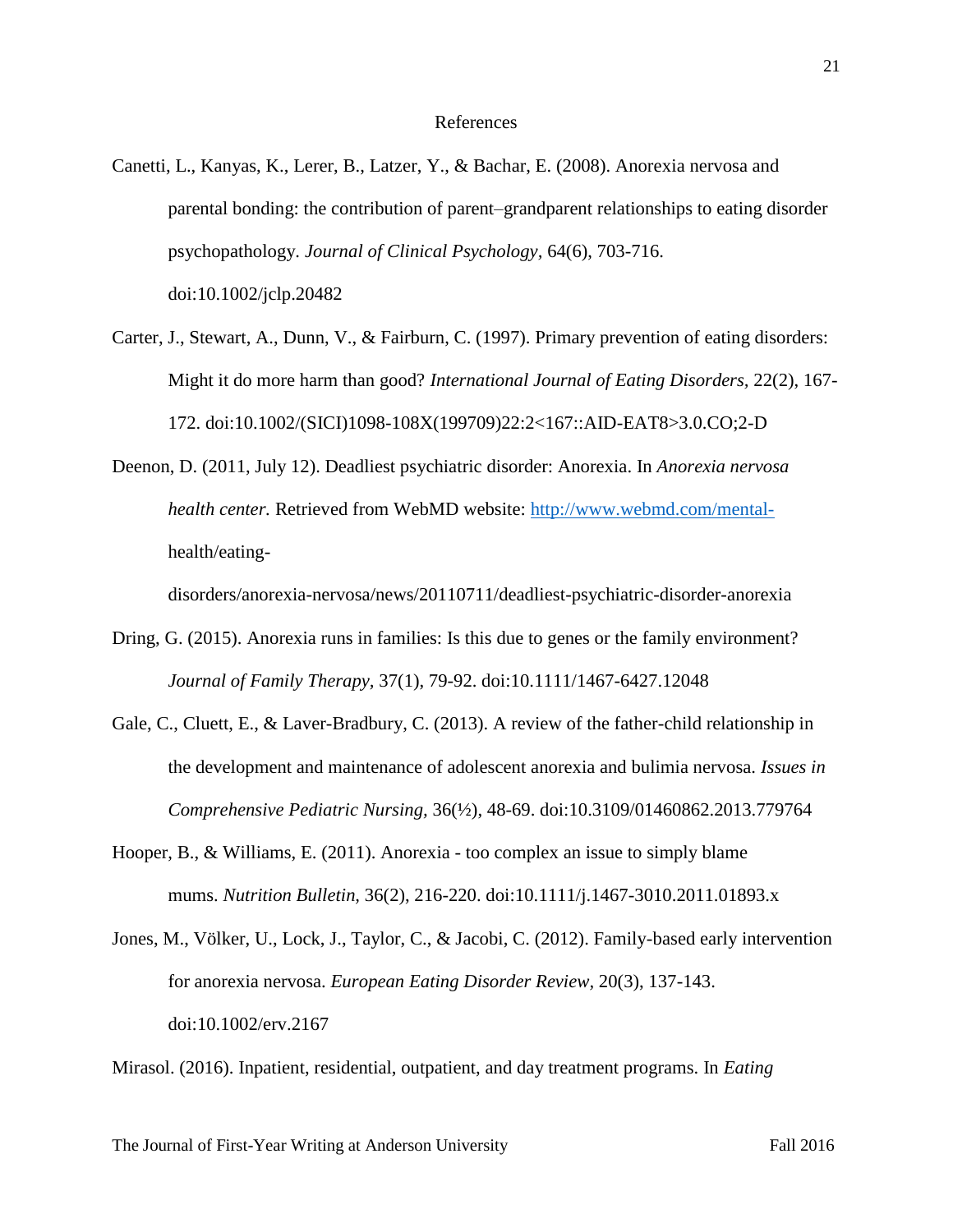*Disorder Treatment.* Retrieved from Mirasol website: http://www.mirasol.net/treat mentprograms/types-of-treatment.php

- Nilsson, K., Abrahamsson, E., Torbiornsson, A., & Hägglöf, B. (2007). Causes of adolescent onset anorexia nervosa: Patient perspectives. *Eating Disorders,* 15(2), 125-133. doi:10.1080/10640260701190642
- Sato, Y., Saito, N., Utsumi, A., Aizawa, E., Shoji, T., Izumiyama, M., … Fukudo, S. (2013). Neural basis of impaired cognitive flexibility in patients with anorexia nervosa. *PLoS ONE,* 8(5), 1-10. doi: 10.1371/journal.pone.0061108
- Sim, L., Homme, J., Lteif, A., Vande Voort, J., Schak, K., & Ellingson, J. (2009). Family functioning and maternal distress in adolescent girls with anorexia nervosa. *International Journal of Eating Disorders,* 42(6), 531-539. doi:10.1002/eat.20654
- Umarani, J., & Amirthraj, A. (2016). Prevalence of anorexia nervosa among adolescent girls. *Bangladesh Journal of Medical Science,* 15(3), 466-470. doi:10.3329/bjms.v15i3.22030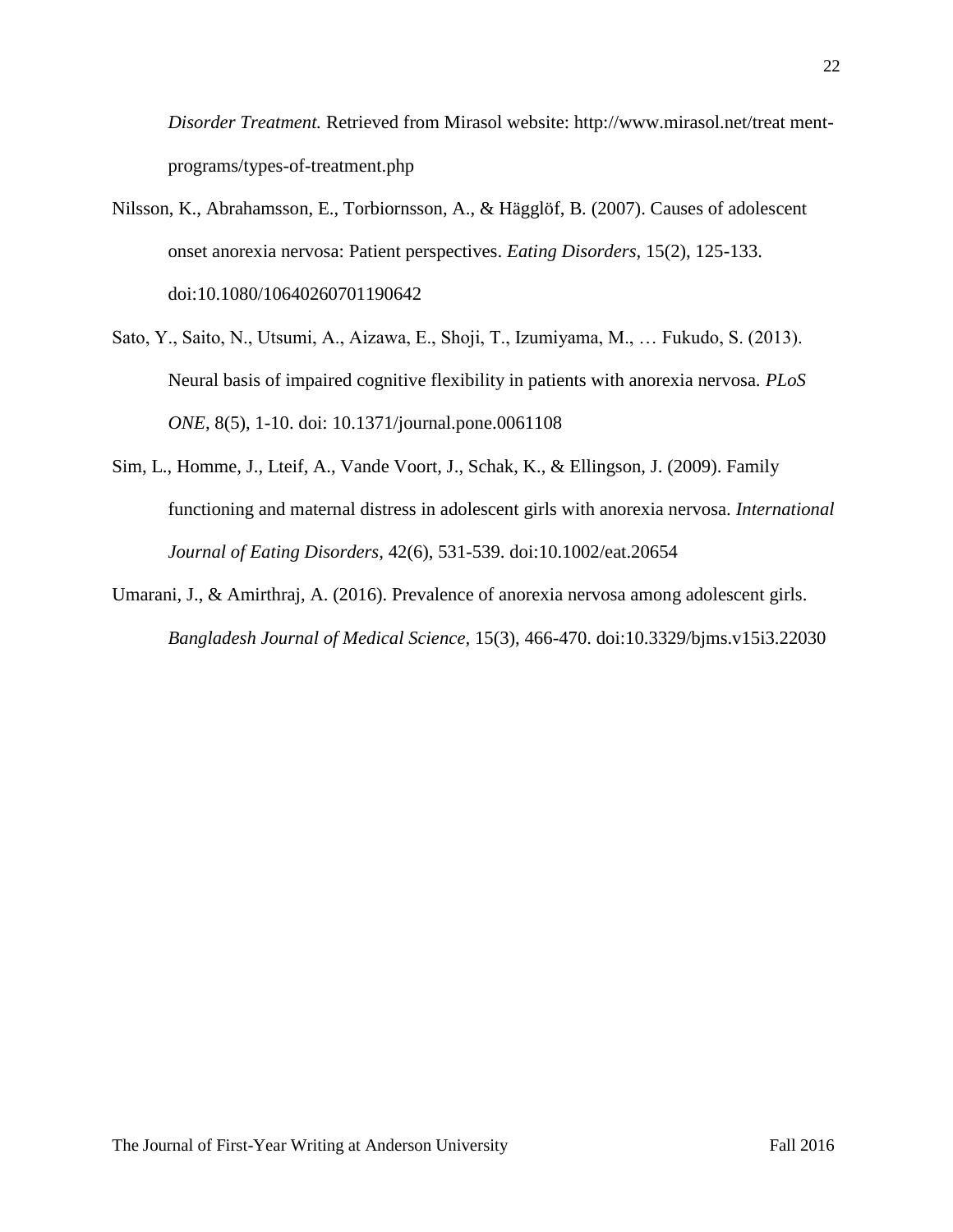# Femininity in the Spotlight:

# A Review of Social Gender Norms in Drama Education

Lauren Schaffter

# Abstract

The idea of negative gender stereotypes and anti-feminist cultural truths has grown more and more prevalent through time. Although most of society recognizes the effects of this phenomenon, many people are unsure how and where to tackle this issue. This essay discusses the power of drama education in secondary schools and how it can be used to question these stereotypes for future generations. It presents theatrical research and examples of how to discuss these issues with both theatre students and the general society.

*Keywords:* drama, sexuality, gender, femininity, drama education, theatre, post-normality, gender stereotypes, secondary drama education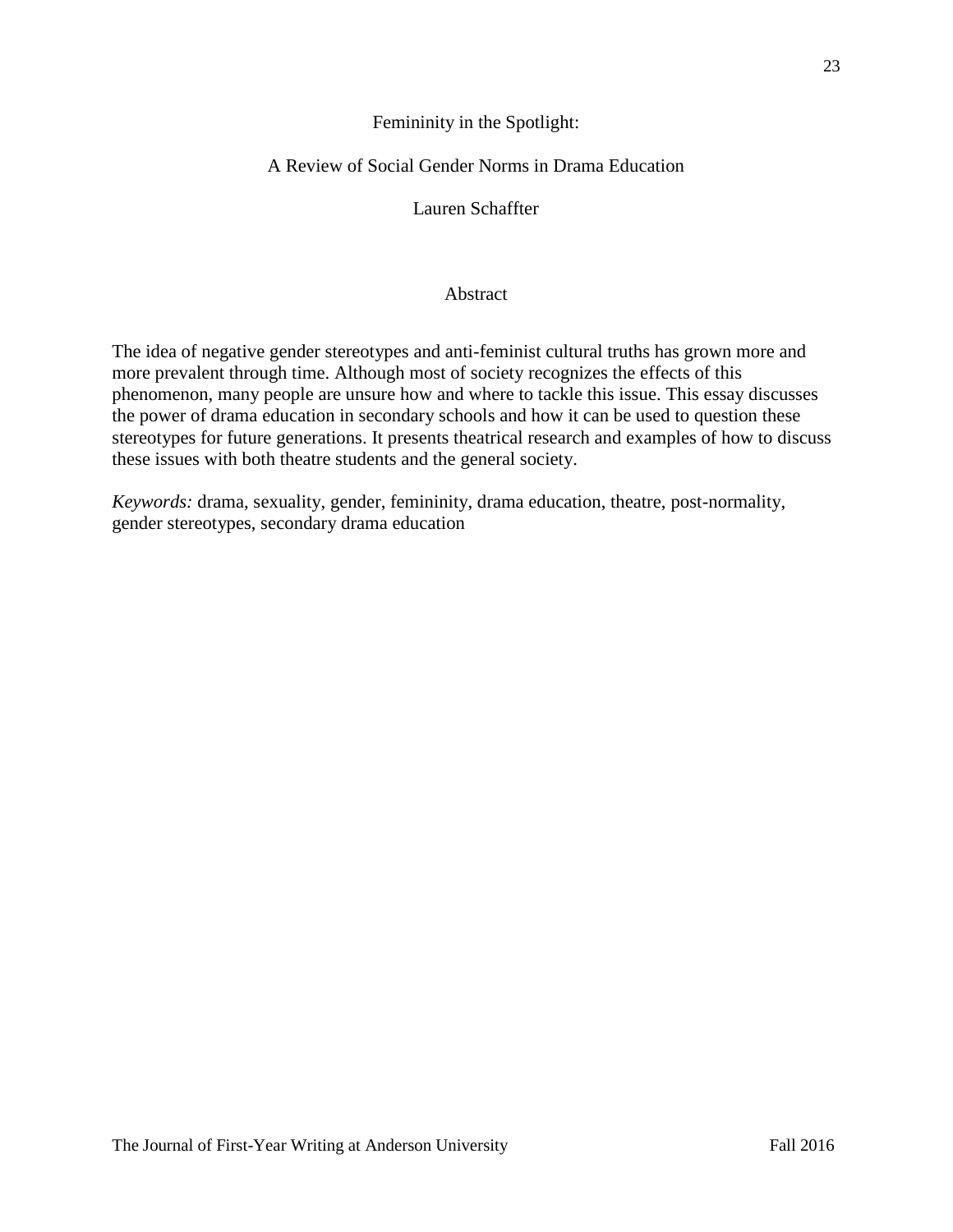# Femininity in the Spotlight: A Review of Social Gender Norms in Drama Education

 All throughout history, the idea of "femininity" has been ever-present in our culture. The issue, however, is how to combat these beliefs in our upcoming generation in hopes to eradicate them for good. One specific place where gender social norms are heavily present is in the theatre. Drama educators have been teaching their female students to conform to the soft, feminine roles laid out for them by historical playwrights. It is these unrealistic expectations that pressure students to embrace destructive stereotypes and encourage audiences to endorse them. Theatre performances and activities that promote feminine gender social norms are harmful to adolescent performers and to American society in general.

 Female gender stereotypes put pressure on adolescent girls to look and behave in ways that are unrealistic and unreasonable. According to Christine Hatton (2013), "girls' notions of feminine bodies and sexualities are constructed under the pervasive and contradictory influence of neoliberal heteronormativity, where they are compelled to perceive sex as a commodity." (p. 159) Not only are these ideals teaching young girls that they are valuable only when they are perceived as beautiful or desirable by men, but these expectations hurt the outside world just as much. The gender stereotypes that are promoted in many popular theater programs are harmful to the greater society because they propagate negative gender expectations that can contribute to our culture's view of women as a whole. These traditional plays and musicals show females at a time in history when they were expected to be soft and feminine. Unfortunately, these glimpses through history have inhibited society from moving forward today. In this day and age, the idea of Post-Normal Science, or the conception of science related issues focusing on aspects of problem solving that tend to be neglected, is becoming an increasingly popular topic. Frequently, people refuse to view them as true issues because of their emotional weight, but when it plagues our culture daily, things start to need to be discussed. This is true of gender social norms and the "feminine ideal." According to M. Anderson and common Post-Normal Scientific views, "imagination is the main tool, indeed I would suggest the only tool, which takes us from simple reasoned analysis to higher synthesis. While imagination is intangible, it creates and shapes our reality; while a mental tool, it affects our behaviour and expectations."

Although a majority of people agree that gender social norms are powerful enough to skew young girls' futures, there are individuals who believe the theatre is too small of an arena to address it. These critics often express that the feminine ideal causes global issues such as modern-day rape culture, arranged marriage, unequal schooling and opportunity, and even prostitution and sex trafficking. This observation is fair and very real to those of us who recognize the faults in our culture's perception of femininity. The idea that the theatre isn't big enough to carry this issue's weight, however, is false. Throughout history, theatrical techniques have not only been discussed by actors and educators but by audiences and society itself. Theatre practices have found their way into our media, entertainment, and educational literature. Their power isn't something to be taken lightly or put into a box. M. Anderson (2014) also agrees that the theatre is a powerful place to "encounter the unexpected and extend our horizons" (p.116). Theatre gives us the opportunity to question reality and imagine what it could look like in a different light. There is no better place to discuss and create alternate realities than on the stage. People live their everyday lives as a performance created for the approval of others. Why should written alternate realities not be questioned the same way?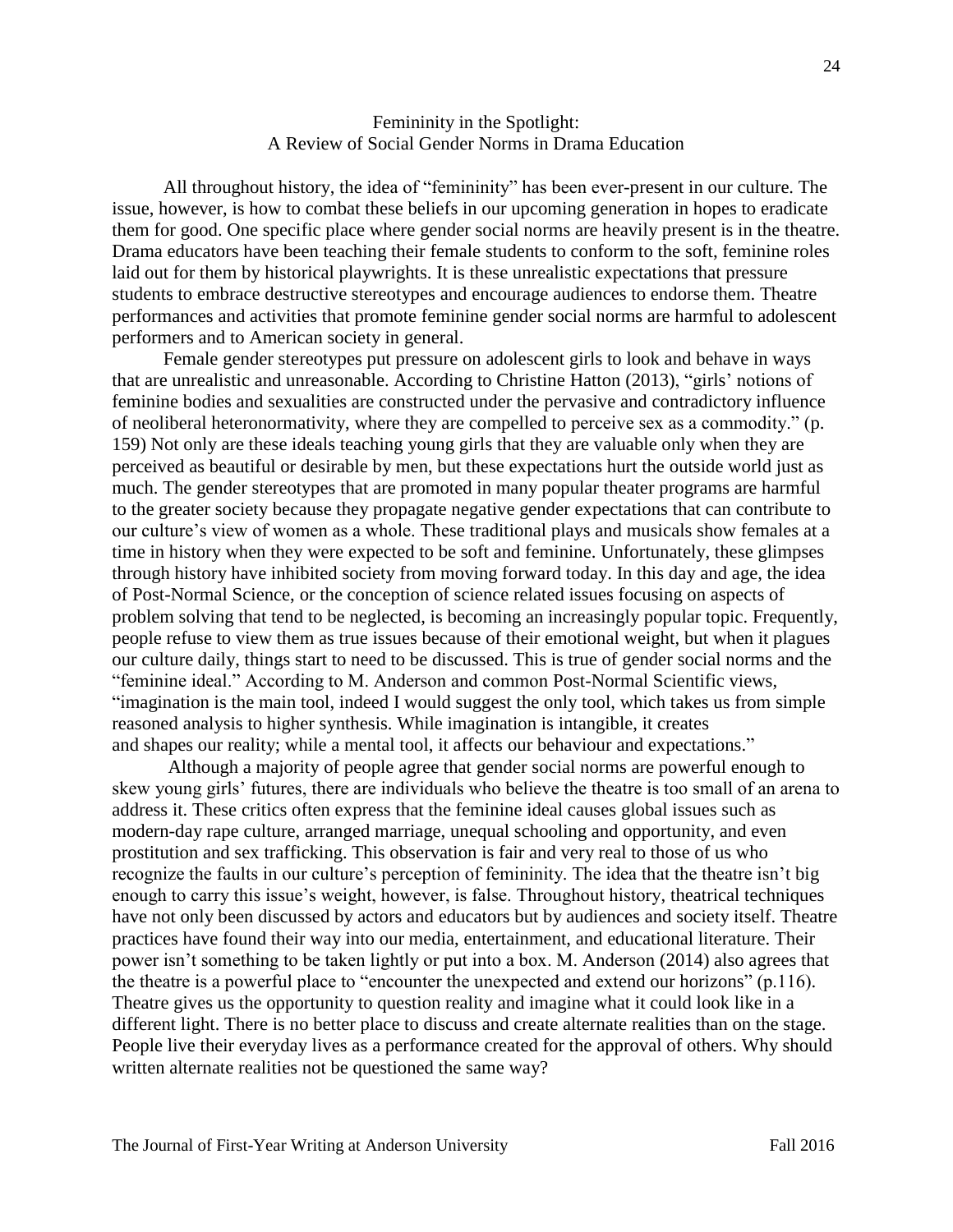Many popular plays and musicals chosen by educators in the theater community promote gender stereotypes and unfair expectations for female identity and behavior. One of the most famous playwrights of all time, William Shakespeare, is a great example of this. Two of his most famous leading ladies, Juliet of *Romeo and Juliet* and Desdemona of *Othello,* are perfect examples of a modern view of femininity called ecofeminism. Ecofeminism is the belief that connects gender domination and environmental deterioration by male prepotency. In other words, women are to men as nature is to culture. Culture has always trumped nature, and supporters of this concept revere men's relationship to women the same way. The connection of women to nature is very prevalent in Shakespeare's writing, as he often compares females to parts of nature like flowers or stars. Both Juliet and Desdemona's fathers expect them to be married to the person they choose for them. On top of that, they are constantly plagued by men's sexual desires and looked at as prizes to be won. According to Playbill.com, *A Midsummer Night's Dream*, *The Crucible*, *Beauty and the Beast*, *Grease*, *Into the Woods*, *The Music Man*, *Once Upon a Mattress*, and *Thoroughly Modern Millie* are some of the most performed plays and musicals by secondary schools. All of these shows have specific anti-feminist views. For example, in *Grease*, the ending "lesson" Sandy and the audience is left with is that sometimes you have to change who you are to get a guy's attention. In *The Music Man*, the leading lady Marian the Librarian spends a whole song wishing her "White Knight" would come to her rather than solving her problems herself. In *Beauty and the Beast*, although Belle tries to escape the expectations her town has set for her, the villain, Gaston, sees all women as prizes to be won, and is unafraid to voice that opinion. Although there are good lessons to be learned by these specific musicals and many more, if the topic of femininity is left undiscussed, it could lead young females to believe that their only choice is to live up to these standards. These expectations for females to be soft and alluring just go on and on in the theatre and beyond.

 In order for young actors to be prepared to play the parts laid out for them, drama education must take place. Most drama educators are promoting these same gender ideals in their lessons without even realizing it. Many popular drama education lessons and activities promote unrealistic gender ideals. One important skill young actors obtain is the ability to perform comedy. This task can be especially daunting for young girls. In order for an actor to portray a comedy scene well, they must be able to make exaggerated facial expressions or body movements that may be perceived as over-the-top or unattractive. This is a risk most girls are unwilling to take. In "Girl's Bodies, Drama and Unruliness," Alison Ramsay discusses an experiment she did with her all girl's middle school drama club. She found that when the girls were alone and unafraid that anyone outside the club could see them, they were willing to be goofy and silly and explore all the aspects of comedy. However, when she brought up how they would feel performing these scenes in front of male peers or an audience, the girls expressed that they would be unwilling to go to that same extent. When watching back footage of their comedy routine, one student responded, "When you can see yourself you can see all the imperfections that you have…it's not nice" (Ramsay, 2014, p. 381). Sam Olliff also talks about the techniques he uses in his co-ed drama club to shed light on gender specific subjects. In his classroom, he did a lesson where his students wrote short scenes and then performed them for the class. Two of his male students wrote a scene where one student was complaining about his wife to the other. In this scene, the boys used many derogatory terms and ideas that would be viewed as stereotypical to women today. Oliff didn't let this slide by without offering the club an opportunity to "hotseat" the actors and ask them about their creative choices in the scene. He was careful to express that they had every right to perform a scene in the reality they had chosen. He even had two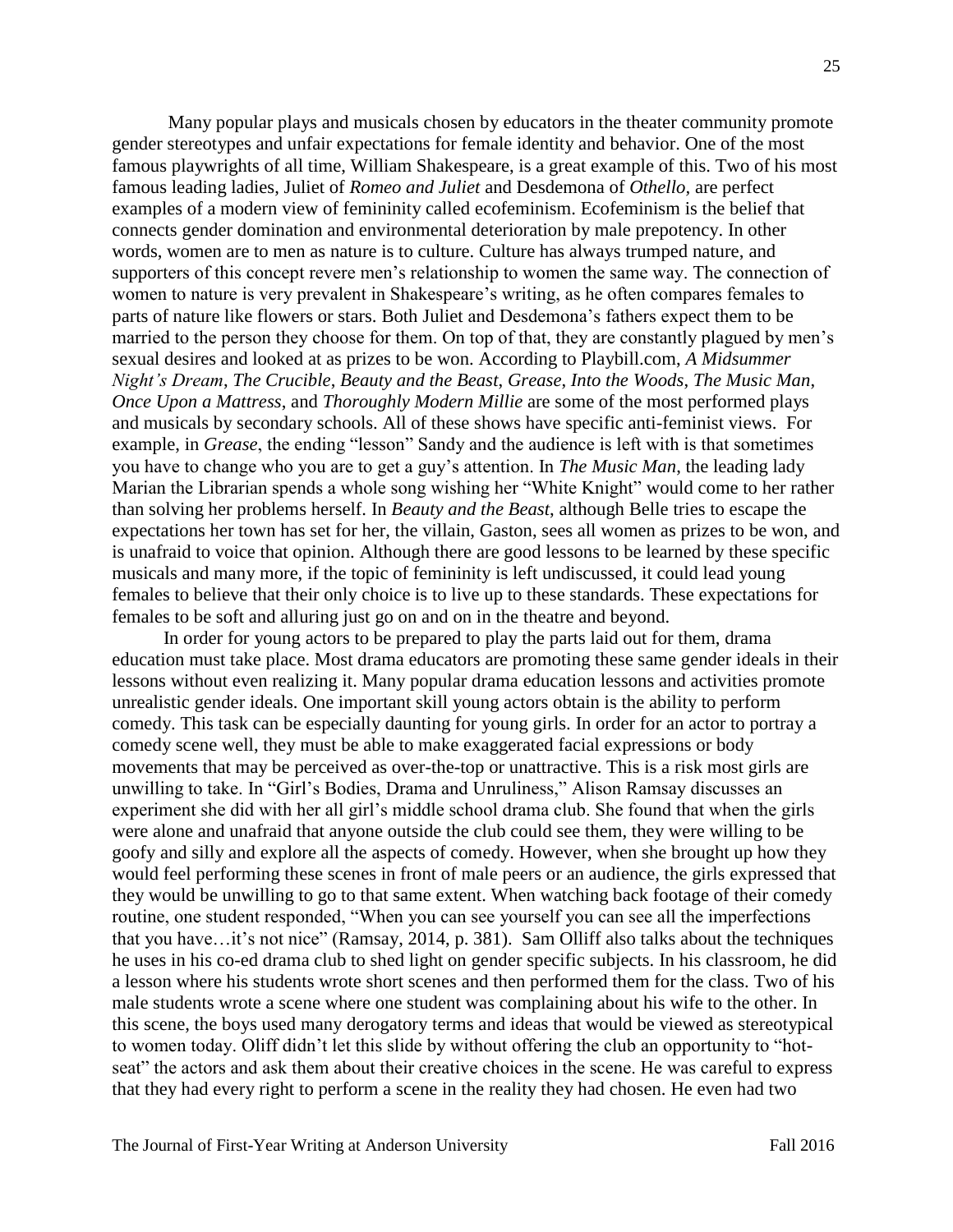female students perform this scene with the genders swapped, and then discussed the difference this switch made to the integrity of the scene (Differentiating for Gender in the Drama Classroom, 2001, p. 225).

Directors of junior high and high school theatre programs should choose plays, musicals, and activities that reject gender stereotypes and promote healthier expectations for female behavior and identity formation. This can be done many different ways. Firstly, when deciding shows to perform and writing lesson plans, educators should proceed with caution, being careful to choose shows and activities that tread on gender stereotypes fluidly and carefully. Educators should give students the opportunity to create characters that aren't weighed down by feminine ideals and give them the freedom to discuss why they make the decisions they do. Secondly, educators should allow their students and audiences to question everything and discuss the presence of post-normality and gender norms in theatre performances and activities. They cannot expect to go from one activity to the next without taking time to discuss the presence or absence of social norms in a specific activity or scene. These conversations should also be encouraged for audiences as they enjoy all kinds of shows: those with gender specific ideals and those without. Thirdly, for change to occur, drama educators have to believe that their artistic venue has the ability to make a change and believe in its power. Helen Nicholson warns to "be skeptical of claims that drama always transforms beliefs for the better, and when designing school-based learning in drama, you must begin from the position of possibility; that change is possible."

 Secondary Theatre Education is a great place to start when discussing these topics as so many young people and members of the next generation are involved. According to a report by Ticketmaster, 87% of 16-19 year olds said they were likely to attend a theatre performance. According to childtrends.org, in 2012 the average percentage of eighth grade students participating in school performing arts was 51%, 42% for tenth graders, and 37% for twelfth graders. Lastly, according to Education Week, 79% of American high schools offer one or more drama courses, and 95% provide extracurricular opportunities in theater. This proves that if we can reach these young creative thinkers, anything is possible for the future of our society. Shakespeare said it best when he wrote,

 "There is a tide in the affairs of men. Which, taken at the flood, leads on to fortune; Omitted, all the voyage of their life Is bound in shallows and in miseries. On such a full sea are we now afloat, And we must take the current when it serves, Or lose our ventures."

The issue of femininity and modern gender stereotypes is too big to ignore. Of course it is vital to society that we discuss these parts of our history, but the tides of our society are changing. It is important that theatre's tides change along with it.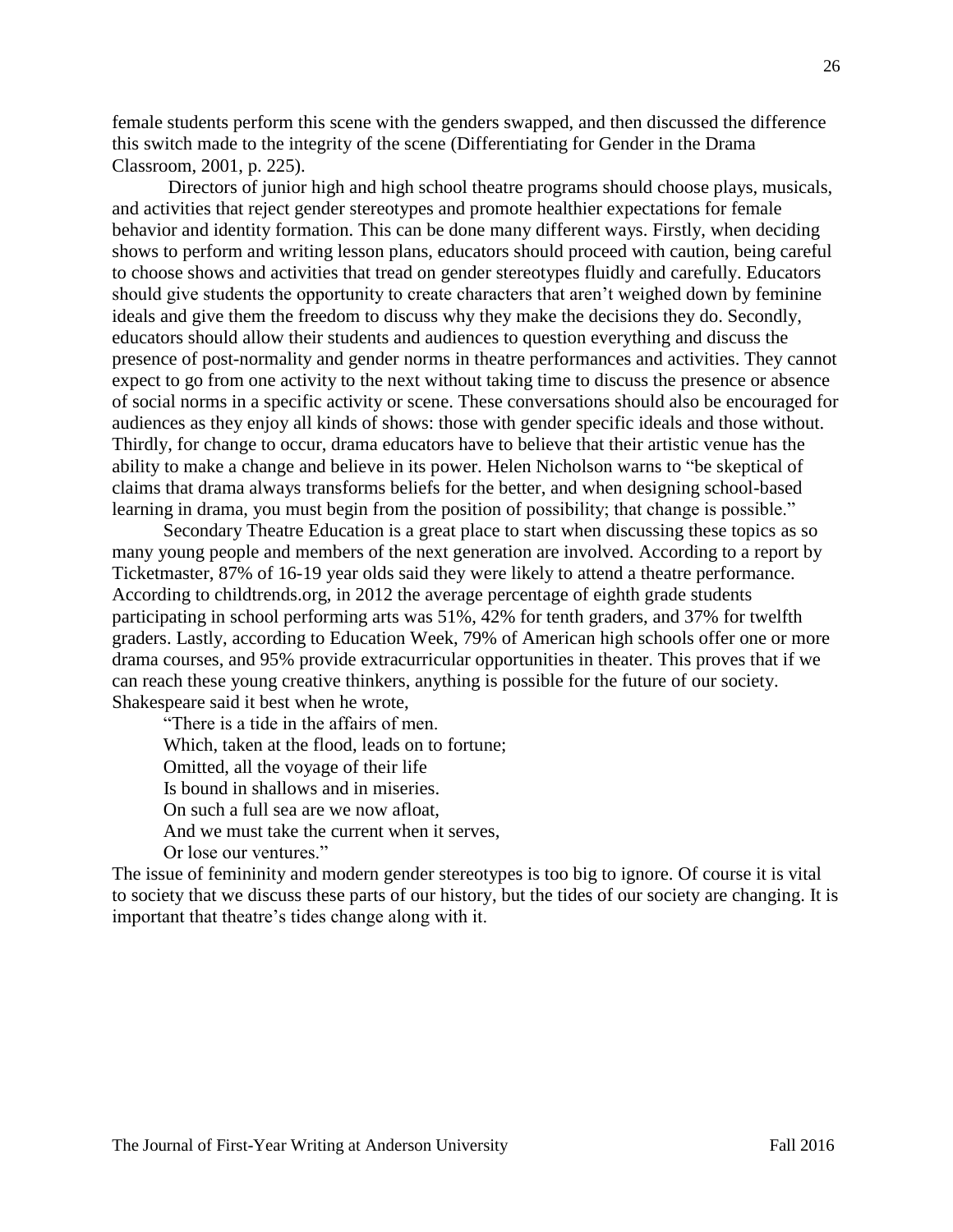# References

- Anderson, M. (2014, Feb). The challenge of post-normality to drama education and applied theatre. *Research in Drama Education*, 110-120. doi:10.1080/13569783.2013.872425
- Gallagher, K. (2014, May). All gender is a performance, all performance gendered. *Research in Drama Education*, 187-189. doi:10.1080/13569783.2014.895615
- Hatton, C. (2013, May). Education Rita and her sisters: using drama to reimagine femininities in schools. *Research in Drama Education*, 155-167. doi:1080/13569783.2013.787254
- Kakkonen, G. & Penjak, A. (2015) The nature of gender: are Juliet, Desdemona and Cordelia to their fathers as nature is to culture? *Research in Drama Education*, *Academic Search Premier*.
- Murphy, A. (2013, May). Spreading the love and using performances to prevent rape. *Research in Drama Education*, 133-143. doi:10.1080/13569783.2013.787259
- Olliff, S. (2001, Sep). Differentiating for gender in the drama classroom. *Research in Drama Education*, 223-229. doi:10.1080/13569780120070759
- Ramsay, A. (2014, Nov). Girls' bodies, drama and unruliness. *Research in Drama Education*, 373-383. doi:10.1080/13569783.2014.954817
- Sutherland, A. (2013, May). 'Now we are real women': playing with gender in a male prison theatre programme in South Africa. *Research in Drama Education*, 120-132. doi:10.1080/13569783.2013.787262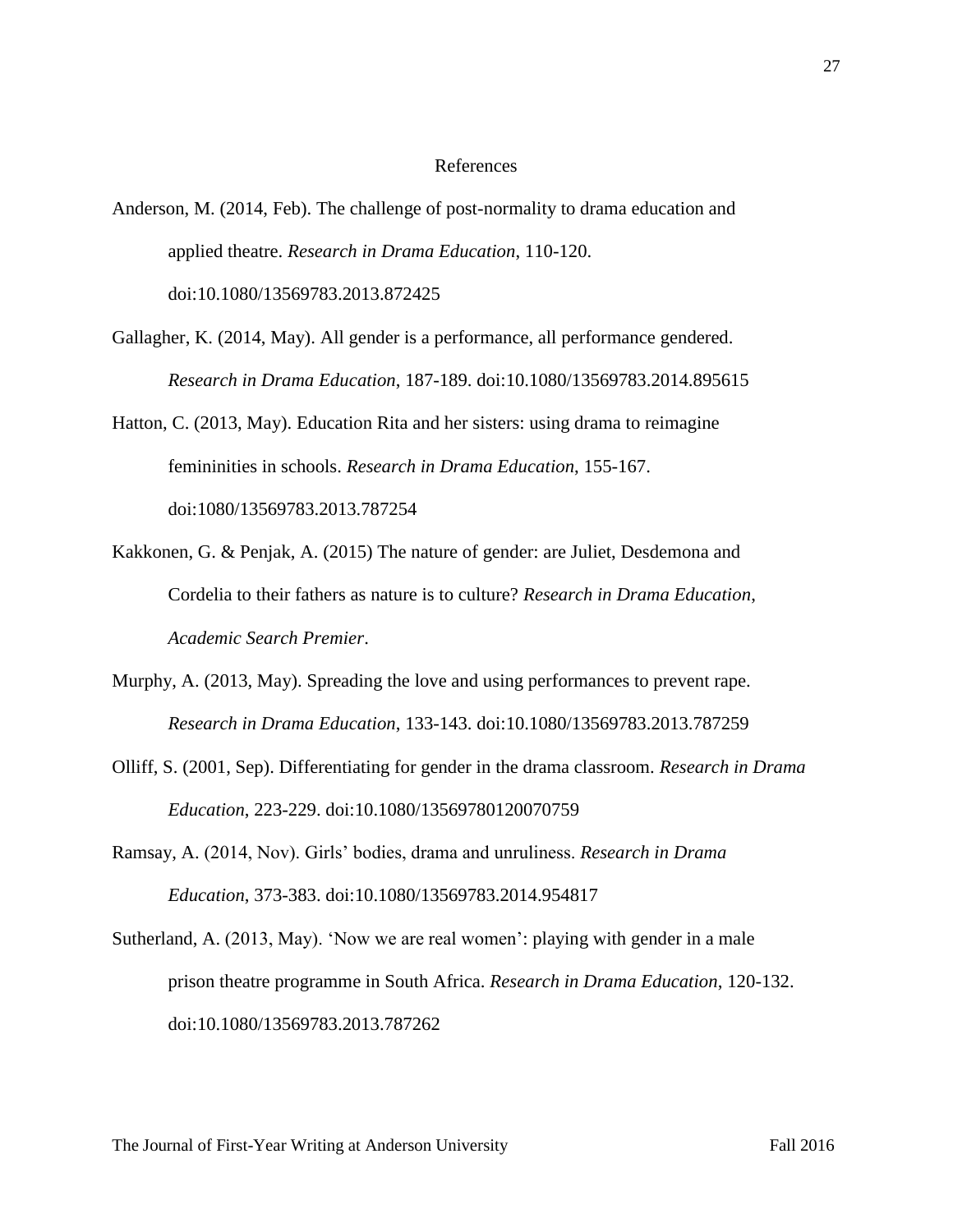#### Forever Being Successful

# Ali Adams

# Executive Summary

The purpose of this essay is to evaluate Forever 21's ability to reach a diverse audience through specific marketing campaigns, store designs, and product lines. Forever 21 is successful in doing this because the clothing store chain has psychologically-pleasing store designs, appeals to people with Christian faith, has clothing lines for plus-sized women, has clothing lines for men, includes diversity in styles of their clothing items, and sells clothing for small amounts of money. I researched this topic using databases like LexisNexis and Academic Search Premier in order to find academic sources. For information from primary sources, I used the store website and also found websites that contained interviews from the family who owns the clothing company. This essay provides knowledgeable background on Forever 21 and its owners in order to inform readers of different factors that helped develop the company into what it is today. The evaluation supplies good insight as to what Forever 21 can offer people of different genders and sizes and also contributes helpful information that assures people with different styles of the various types of clothing offered.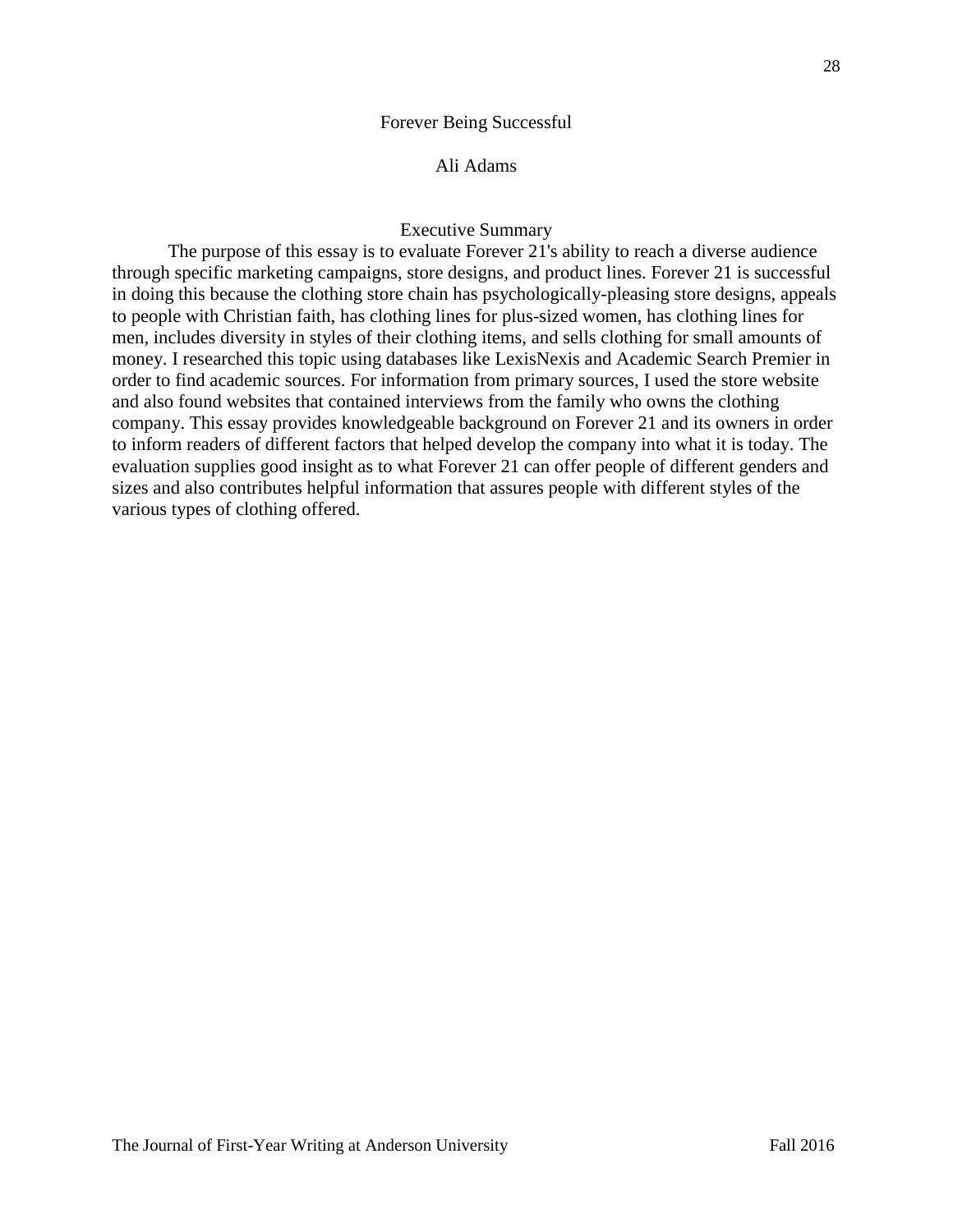#### Forever Being Successful

After arriving in the United States from South Korea, Don Chang and his wife, Jin Sook, started their "American Dream:" Forever 21. Forever 21 began as one store in Los Angeles and has grown into a global-wide clothing store chain. This company strives to provide shoppers with an unprecedented selection of today's fashions along with affordable prices. The original target audience of the store was middle-aged women. Today, Forever 21 has many options for not only middle-aged women but also for young children, men, and different sized/different aged women. The worldwide fashion clothing store chain Forever 21 is successful in reaching a diverse audience through specific marketing campaigns, store designs, and product lines.

 When it comes to shopping experiences, there are many factors that can be very psychologically effective. According to the information that university professors and doctors Thomas J.L. van Rompay, Karin Tanja-Dijkstra, Joose W.M. Verhoeven, and Annemiek F. van Es found in their research study, "In the context of store and service design, color is one of the most influential ambient variables" (803). Forever 21 stores across the world all are very similar in design and style. All stores connected to this clothing chain have white walls, floors, ceilings, tables, and mannequins. Clothing items with many different colors are available although the overall store design remains the same blank white that has been a Forever 21 signature for the past 32 years. According to psychological studies, people who are shopping recreationally and seeking fun stimulation are likely to value high-arousing colors such as yellow and red, whereas people who are shopping with specific tasks in mind are likely to value low-arousing colors such as blue and green. This is because low-arousing colors like blue and green are considered less distracting (van Rompay et al. 804). Another element of importance in store design is creating a smart layout plan for the stores. More room and more organized space are things that most stores normally wish to possess. Spacious layouts "should be of particular importance when consumers are task oriented" (805). When people are shopping, it is likely that many of them will want to easily find the things they are wanting to buy and be able to easily walk around that store without worrying about cluttered areas. Store design is one of the most important aspects when stores are trying to market themselves, and with a clean, spacious look in Forever 21 stores across the world, many customers are psychologically likely to want to purchase more clothing items and/or spend more time in the store.

Another reason many people shop at Forever 21 may be credited to the fact that the store is owned by people of very strong faith. According to Eva Wiseman, writer for *The Observer*, the Chang family is full of very strong Christians. They attend church every single day at five in the morning because they are a very religious family. A large number of fellow Christians appreciate the family's bold statement of faith and will give Forever 21 some recognition and support because of this statement. In order to announce their faith, the owners decided to place John 3:16 in bold, black print on the bottom of every one of their bright yellow carrier bags (Wiseman). Because the United States houses a large Christian population, there is a greater number of people that could potentially be drawn to shopping at this clothing store because of the owners' bold statement of faith.

One issue that seems to be a problem in outfitters around the world is the lack of plussize clothing options for women. In a study titled "Fashionably Voluptuous, Repackaging the Fuller-Sized Figure" conducted by Kevin Almond, Head of Fashion and Textiles at the University of Huddersfield, UK, the students he collected information from "considered that plus-size and obese women had limited fashion choices" (201). I can attest to this being a true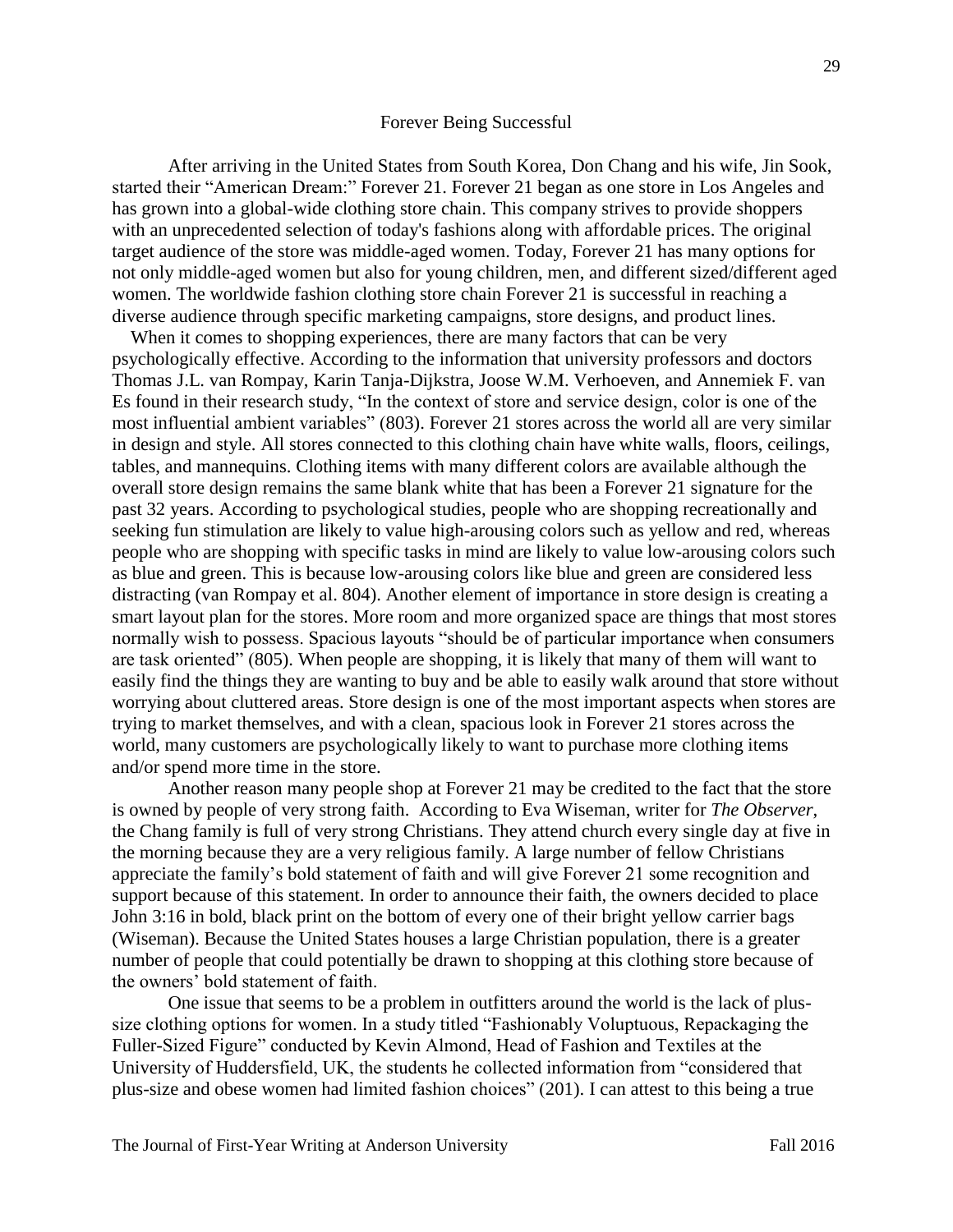statement. My mother has been plus-sized for many years and has struggled in most stores to find clothes that she considers fashionable and that also fit her. It was found in Almond's study that when the students he interviewed did design plus-sized types of clothing, "it may be less fashionable, less attractive, of low quality fabrication, and not suitable for all occasions" (201). When a woman wears clothing that is not as high-quality or up-to-date fashion-wise, it is likely that she will not be as confident with herself or her body. It was suggested in Almond's study that people who are plus-sized or obese have low self-esteem and sometimes will consider themselves less attractive, less valuable to society, and less successful (201). In order to increase the confidence in plus-sized women, Forever 21 has opened up the company's own line of plussized clothing. Their plus-sized clothing lines have the same styled clothing as their clothing lines for thinner people do. The clothes are considered fashionable and are as affordable as the rest of their clothes, providing good options for women of larger sizes.

Another reason Forever 21 appeals to many different types of people is that they have clothing for not only females but also for males. Many clothing stores of today are only for one gender, not for both. By combining both genders' clothing options into one place, both genders will go to shop at Forever 21. Katrina Honeyman, Professor of Social and Economic History at the University of Leeds, explains in her academic journal "Style Monotony and the Business of Fashion: The Marketing of Menswear in Inter-war England," that "Not all men were indifferent to their appearance, however, and an interest in fashionable attire became more socially acceptable." (172). There has recently been a rise in men who care about their fashion and, with this rise, the fashion industry has needed to compromise. Forever 21 made an intelligent move when they decided to include men's fashion because they are bringing in more customers, more money, and providing something that many other stores do not.

Diversity in products is also a factor that largely contributes to having a large market. Forever 21 possesses this diversity and has different options for people who have style tastes on the opposite ends of the spectrum. Media consultant Rachel Kane, in "Forever 21 Has an Identity Crisis—and It Works," states that Forever 21 doesn't "brand themselves with any specific type of style, saying it's edgy or preppy." There are many options for men, women, and children to dress themselves in almost any way they want to. Each gender/size is able to choose from obtaining either a grunge look, a preppy look, a business look, or even an athletic look. Different varieties means appealing to multiple audiences and further broadening the private company's target market.

With Forever 21's cheap prices and large target markets, this clothing retailer has been very successful and has been able to expand across not only the nation but also the globe. The chain has opened international shipping to their customers including about 5 different continents and requiring a small shipping fee ("Forever 21"). The clothing chain has also decided to open many different stores across the world. Canadian store locations started opening up in 2007 and now there are European locations that have largely expanded as well (Shaw). From all of this success, in 2015, Forever 21 became even more popular and announced "the retail expansion of Forever 21+, Forever 21 Men and Forever 21 Girls into 50 additional existing US stores in markets including Chicago, Los Angeles, Miami, Nashville, New Orleans, Orlando, Philadelphia, Pittsburgh, Seattle Stamford and more." ("Forever 21 Expands Girls, Men's, Plus Collections"). One of the main strategies that Forever 21 is using is advertising. According to "A Call for Truth in the Fashion Pages: What the Global Trend in Advertising Regulation Means for U.S. Beauty and Fashion Advertisers," "US companies spent \$140 billion dollars on domestic and global advertising across television, print, and online platforms" only in the year 2012. Out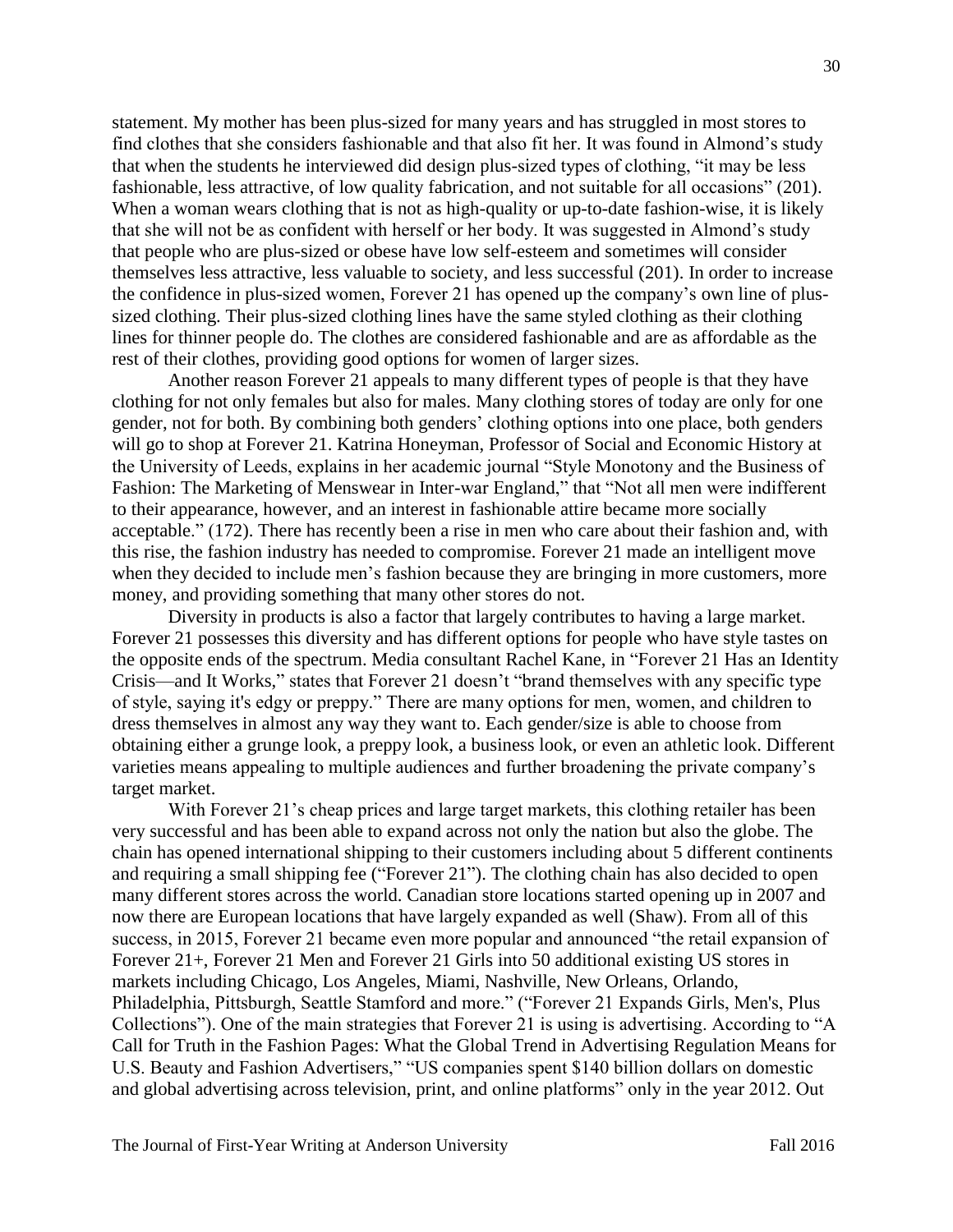of these \$140 billion dollars, "billions of that money is spent by the beauty and fashion industries" (O'Neil 620). With Forever 21 being a very large company across the world, it is very likely that the business owners spend a lot of time and money on advertising to further promote their brand. O'Neil claims that "Advertising is an important part of commercial business," which is proven true due to the amount of money that is spent (641). Forever 21's advertising has likely contributed to their global expansion and success, making the private company more powerful than it already was before.

Overall, Forever 21 does a superb job at reaching a very diverse market of people. At most clothing stores, it is not possible to please a large mix of people; however, it seems that "Forever 21 has clearly figured out a recipe that works" (Lieber). With the help of large target markets of different genders and sizes, the diversity in style of clothes, and psychologicallypleasing store design, Forever 21 has become a very unique fashion clothing chain.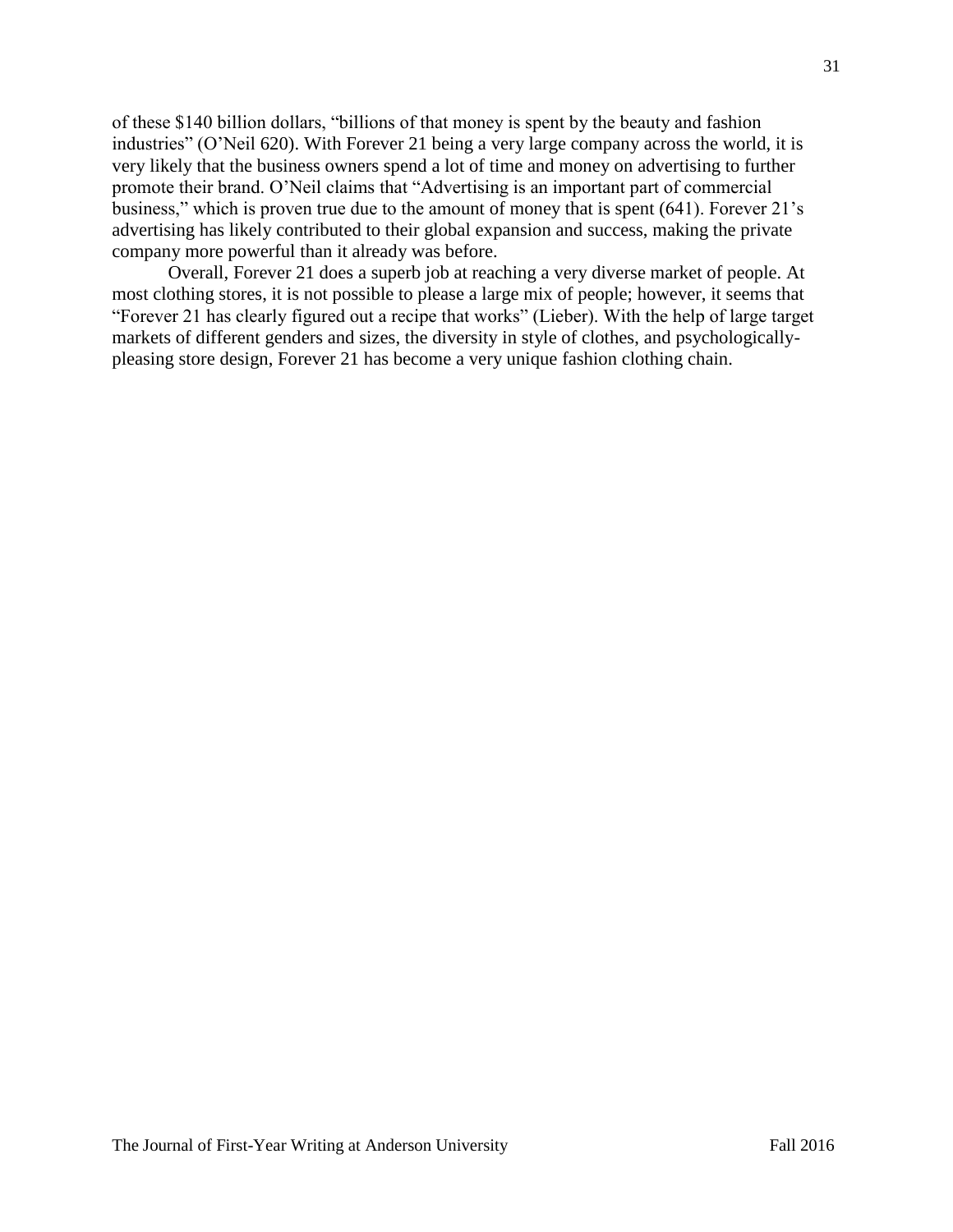- Almond, Kevin. "Fashionably Voluptuous, Repackaging the Fuller-Sized Figure." *Fashion Theory: The Journal of Dress, Body & Culture* April (2013): 197-222. *Academic Search Premier.* Web. 1 Dec 2016.
- "Forever 21 Expands Girls, Men's, Plus Collections into 50 Additional Stores Nationwide." *India Retail News* 2 April (2015). *LexisNexis Academic & Library Solutions.* Web. 1 Dec 2016.

Forever21. "Customer Service." *Forever 21*. Web. 1 Dec 2016.

- Honeyman, Katrina. "Style Monotony and the Business of Fashion: The Marketing of Menswear in Inter-war England." *Textile History* Nov (2003). *Academic Search Premier.* Web. 1 Dec 2016.
- Lieber, Chavie. "Forever 21 Has an Identity Crisis-and It Works." *Racked*. 19 Mar (2015). Web. 1 Dec 2016.
- O'Neil, Ashley. "A Call for Truth in the Fashion Pages: What the Global Trend in Advertising Regulation Means for U.S. Beauty and Fashion Advertisers." *Indiana Journal of Global Legal Studies* 21.2 (2014): 619-641. *Academic Search Premier.* Web. 1 Dec 2016.
- Shaw, Hollie. "Forever 21 Targets Canadian Teens." *Financial Post* 25 April (2007): FP1. *LexisNexis Academic & Library Solutions.* Web. 1 Dec 2016.
- van Rompay, Thomas J. L., Karin Tanja-Dijkstra, Joose W.M. Verhoeven, and Annemiek F. van Es. "On Store Design and Consumer Motivation: Spatial Control and Arousal in the Retail Context." *Environment & Behavior* 44.6 Nov. (2012): 800-820. *Academic Search Premier.* Web. 1 Dec 2016.

Wiseman, Eva. "Observer Magazine: Meet the Changs: They want to dress you: They are